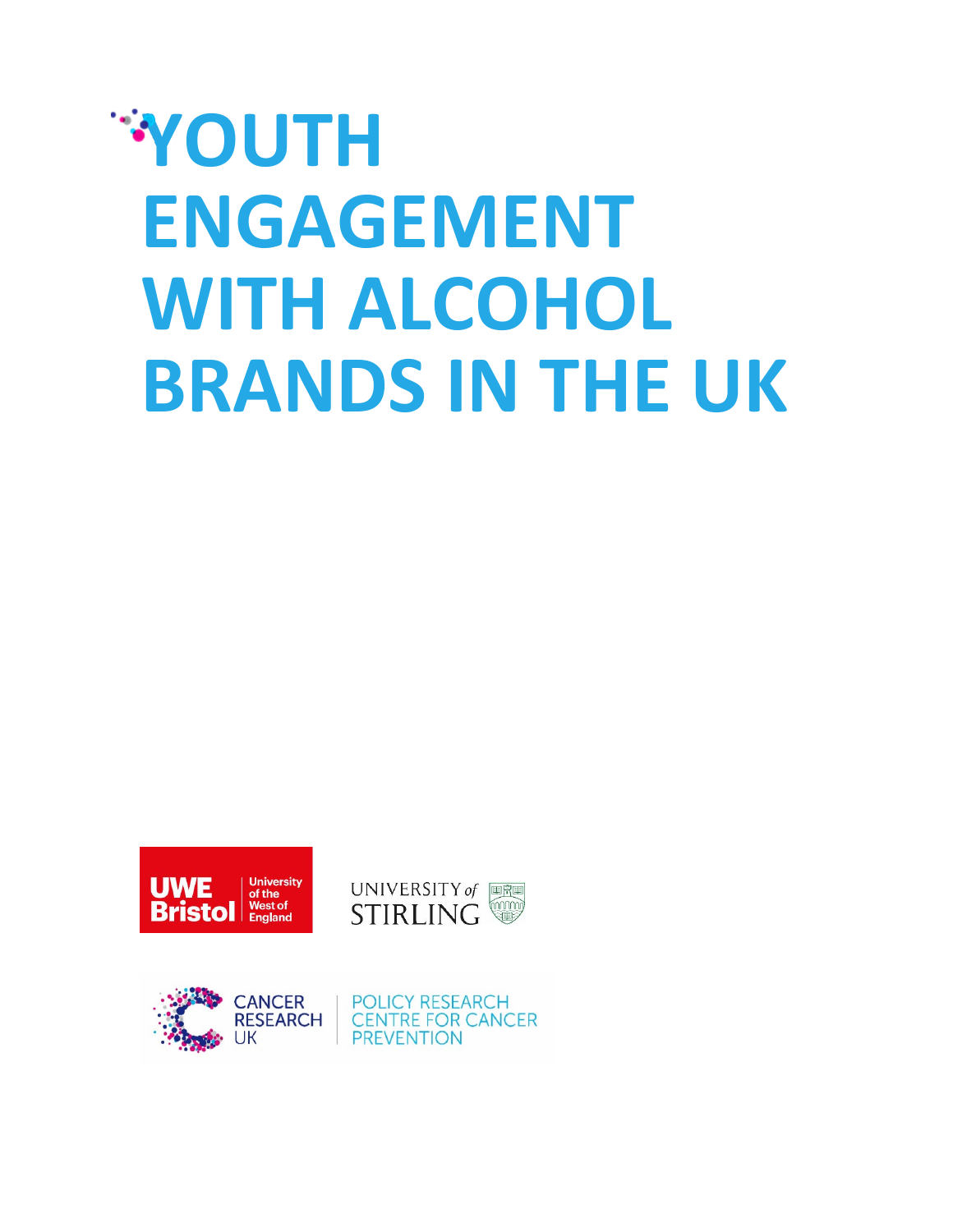#### **REFERENCE**

This report should be referred to as follows:

Yvette Morey, Douglas Eadie, Richard Purves, Lucie Hooper, Gillian Rosenberg, Stella Warren, Henry Hillman, Jyotsna Vohra, Gerard Hastings and Alan Tapp (2017) *Youth engagement with alcohol brands in the UK.* Cancer Research UK.

#### AUTHOR INFORMATION

Yvette Morey<sup>1</sup> Douglas Eadie<sup>2</sup> Richard Purves<sup>2</sup> Lucie Hooper<sup>3</sup> Gillian Rosenberg<sup>3</sup> Stella Warren<sup>1</sup> Henry Hillman<sup>1</sup> Jyotsna Vohra<sup>3</sup> Gerard Hastings<sup>2</sup> Alan Tapp<sup>1</sup>

<sup>1</sup>University of the West of England, <sup>2</sup>University of Stirling, Institute for Social Marketing <sup>3</sup>Policy Research Centre for Cancer Prevention, Cancer Research UK

#### ACKNOWLEDGEMENTS

We would like to thank UWE-Bristol for supporting this work. We would also like to acknowledge our research participants, both the children who participated in focus groups in Scotland and England, and the academic and public policy specialists who offered us their views and gave their time freely.

The authors are solely responsible for the content of the report.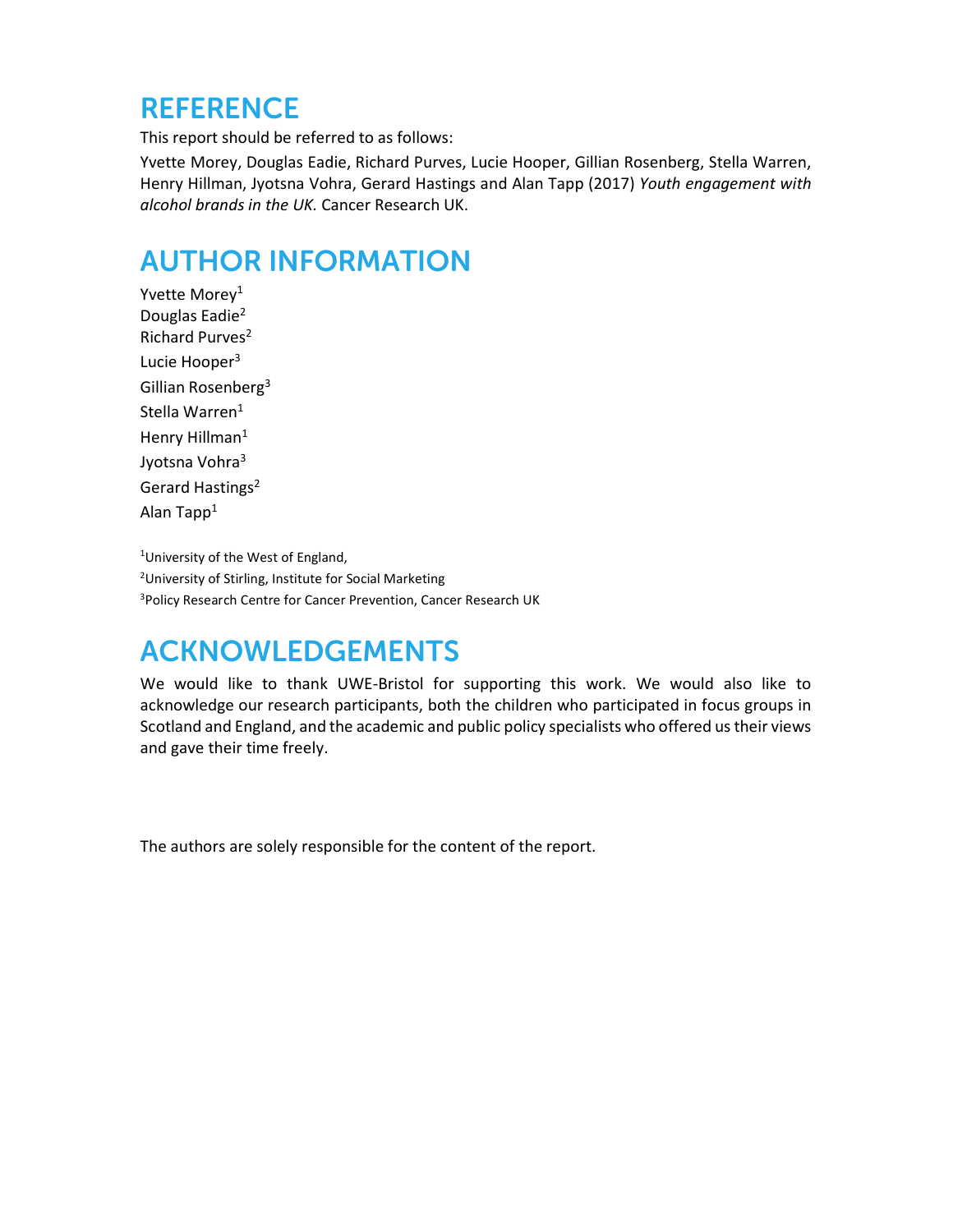#### CANCER RESEARCH UK

Cancer Research UK is the world's largest independent cancer charity dedicated to saving lives through research. We support research into all aspects of cancer through the work of over 4,000 scientists, doctors and nurses. In 2015/2016, we spent £404 million on research institutes, hospitals and universities across the UK. We receive no funding from Government for our research.

This research was funded by the Policy Research Centre for Cancer Prevention, Cancer Research UK. For more information please contact PRCP@cancer.org.uk



**POLICY RESEARCH CENTRE FOR CANCER PREVENTION** 

Cancer Research UK is a registered charity in England and Wales (1089464), Scotland (SC041666) and the Isle of Man (1103)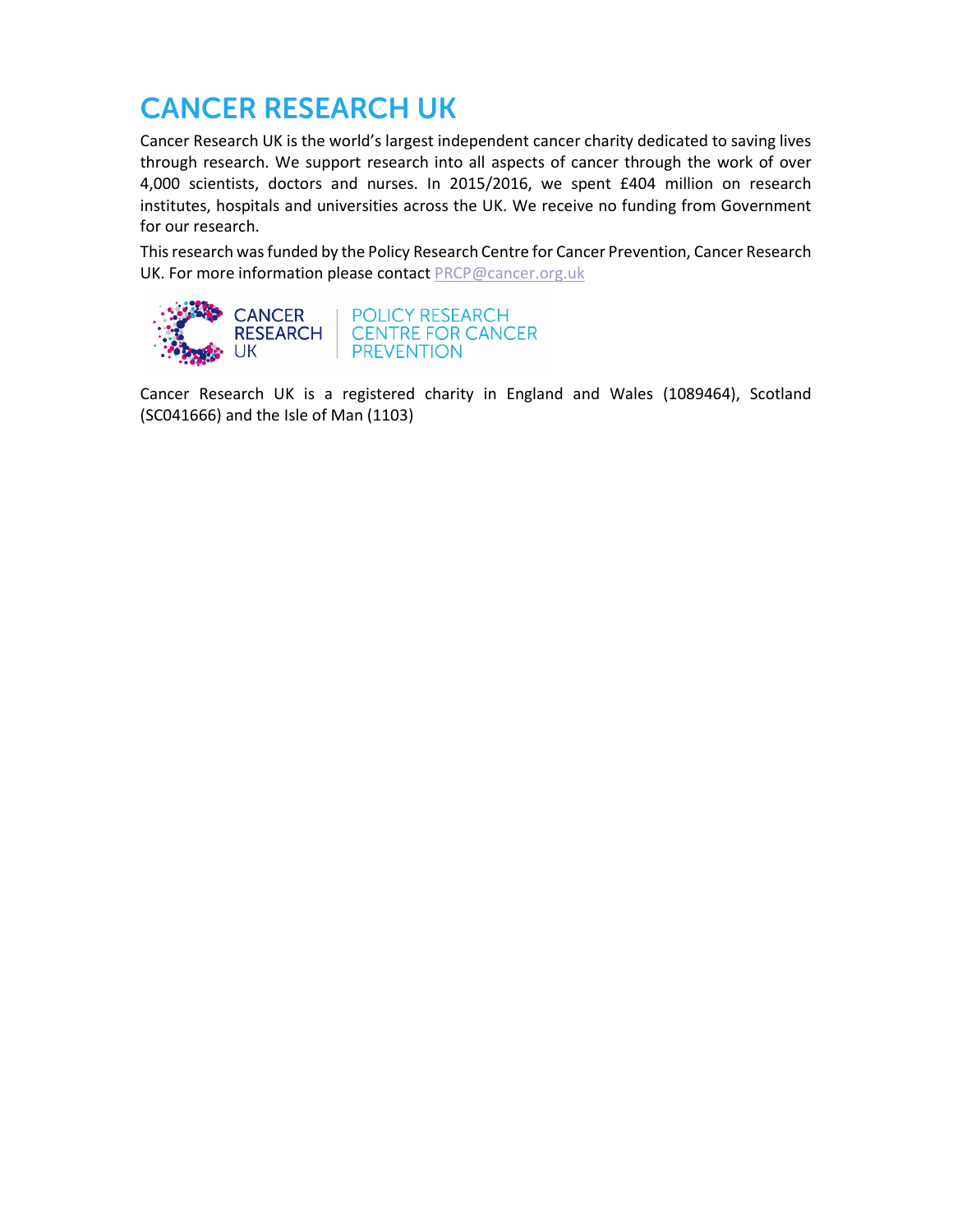### **FOREWORD**

It gives me great pleasure to introduce this report investigating teenager and specialist views on the role of alcohol brands and branding in youth alcohol consumption.

Alcohol consumption is responsible for 5.9% of all deaths worldwide and 25% of all deaths in 20-39 year olds in Europe. Furthermore, it is linked to around 200 health conditions – including 7 types of cancer. In the UK alone, alcohol is associated with around 12,800 cases of cancer annually. Cancers linked to alcohol, include bowel and female breast – two of the most common cancers – as well as oesophageal, which is one of the hardest to treat.

Although there have been some recent declines in alcohol consumption in the UK, per capita consumption remains amongst the highest in the western world. Furthermore, drunkenness has been experienced at least twice by around 30% of UK 15 year olds, underscoring the levels of underage drinking.

This report examines one of the key aspects of a young person's environment that may influence behaviour – advertising and promotion. It explores, from young people's own perspectives, the impact brands have on teenagers and how branding appears to influence choice and preferences from a young age. The extent to which the study participants were aware of and spoke about the brands, highlights how effectively alcohol brands have permeated young people's lives.

To the extent that this permeation then influences youth alcohol consumption, this could also lead to an increase in the numbers of alcohol related cancers in the future. The second report will highlight that many specialist views of current UK regulation on alcohol as inadequate in protecting young people and will express the need for more regulation.

Combined with other studies finding significant associations between exposure to alcohol marketing and youth drinking behaviour, this study, and in particular its presentation of the voices and perceptions of young people themselves, adds support to the case for more regulation of alcohol marketing, especially when this marketing is accessible to the underage population. While youth familiarity with and awareness of alcohol brands is clearly quite high, there is also a need for greater awareness of alcohol's relationship with cancer across the entire population, with 9 in 10 people in England unaware of the link between alcohol and cancer.

If current alcohol consumption trends continue, alcohol will lead to an estimated 135,000 cancer deaths over the next 20 years and £2bn in cancer costs to the NHS. In doing all we can to prevent cancer, there is a need to start early in life by enhancing protections for young people against activities such as marketing that may influence them to begin using cancer-causing products like alcohol at a young age.

This report was commissioned by Cancer Research UK's Policy Research Centre for Cancer Prevention. This Centre is part of Cancer Research UK's commitment to support high quality research to help build evidence to inform policy development on topics relevant to cancer prevention, including alcohol.



#### **David Jernigan,**

Director, Center on Alcohol Marketing and Youth (CAMY) Associate Professor, Department of Health, Behavior and Society Johns Hopkins Bloomberg School of Public Health

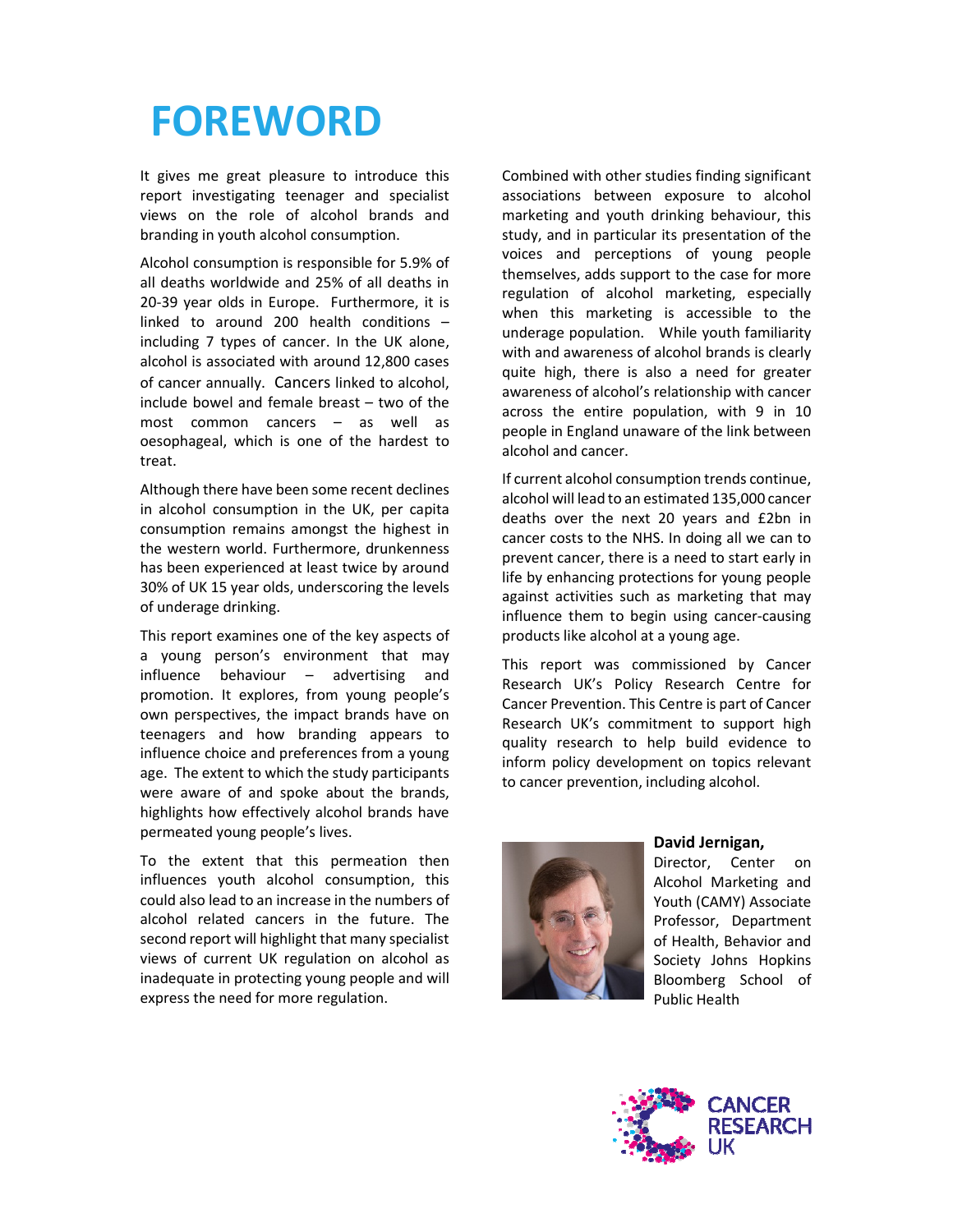# **EXECUTIVE SUMMARY**

Alcohol consumption is believed to be linked to approximately 12,800 cancer cases annually in the  $UK<sup>1</sup>$  and is linked to seven types of cancer, including two of the most common, female breast and bowel  $2-3$ . If current alcohol consumption trends continue, it will lead to an estimated 135,000 cancer deaths over the next 20 years and £2bn in cancer costs to the NHS<sup>4</sup>.

Levels of alcohol consumption in the UK for 15 year olds remain amongst the highest in the Western World<sup>5</sup>. In 2014, 38% of 11-15 year olds in England reported ever trying an alcoholic drink<sup>6</sup>. Whilst the root causes of under-age drinking in Britain are undoubtedly complex, industry claims that their marketing merely influences switching between brands and do not affect overall consumption does not accord with the evidence<sup>7-10</sup>.

The aim of this study was to:

• Examine ways in which alcohol marketing influences teenagers

Qualitative focus groups were conducted with youths in Bristol and Scotland. Interviews with academics and public policy specialists were held to discuss current and future options for controlling industry marketing.

#### **FINDINGS YOUTH FOCUS GROUPS**

- Young people indicated that some alcohol brands were better known, better regarded and consumed more frequently by youth than other brands.
- Brands with brightly coloured packaging and with high levels of added sugar were seen as particularly

attractive.

- Ciders were consumed to relax and high strength spirits were used to get drunk.
- Gender, age and social class played a role in the way young people responded to different brands. For example, some drinks were seen as beginner's drinks that thirteen year olds would drink, and others were perceived to be what their grandparents would drink.
- Price and accessibility play a role in what products young people buy.
- Although some alcoholic brands were perceived as appealing to some genders, such as beer for males and pre-mixed vodka for females, some ciders appealed to both genders.

#### **POLICY AND PUBLIC HEALTH IMPLICATIONS**

Government should review the efficacy of current restrictions on when and where alcohol advertisements are shown and consider how best to minimise young people's exposure to this marketing.

Government should take a comprehensive approach to reducing youth drinking in the UK. This should include measures to reduce the appeal of alcoholic drinks and reduce the affordability of these drinks.

Further research is needed to investigate further the links between brand-specific marketing activity and under-age drinking behaviour in the UK, preferably with a longitudinal survey.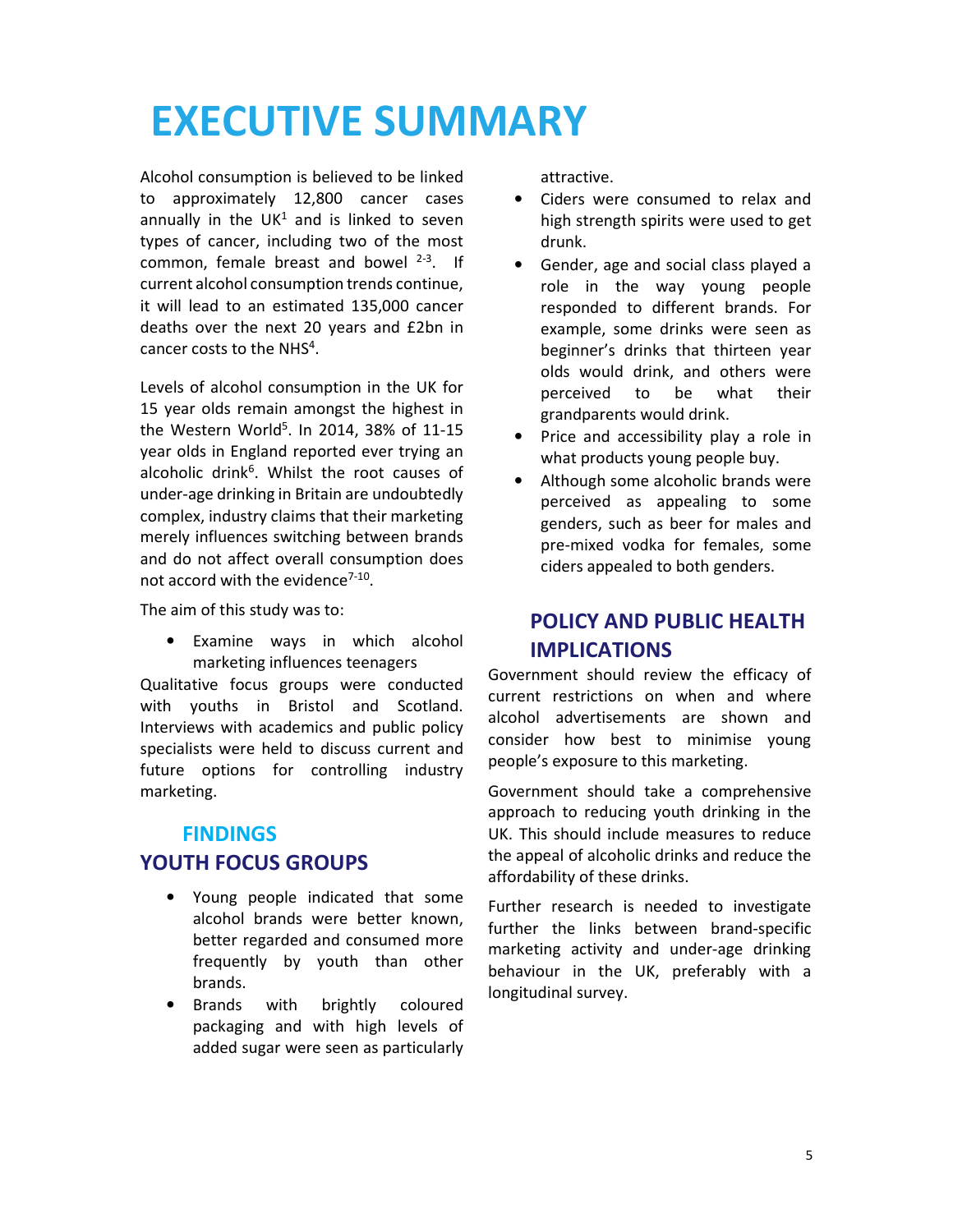# **CONTENTS**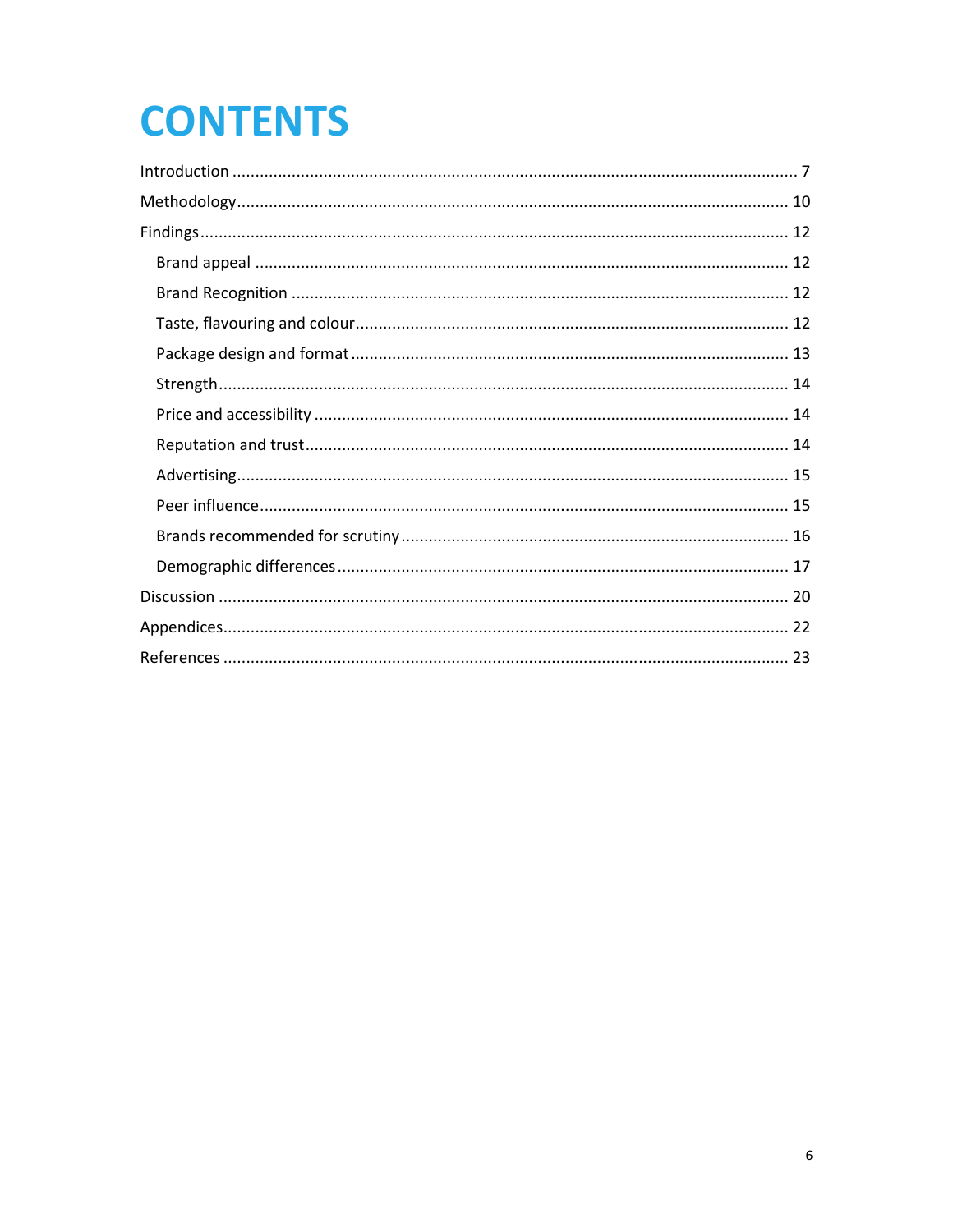# **INTRODUCTION**

Alcohol is a significant contributor to the global burden of mortality and disease, accounting for 5.9% of all deaths and 5.1% of the global burden of disease every year<sup>11</sup>. It has been linked to over 200 health conditions, including heart disease, stroke, diabetes<sup>12</sup> and seven types of cancer<sup>13</sup>. Overall, 5.5% of cancer cases and 5.8% of cancer deaths were attributable to alcohol worldwide in 2012<sup>14</sup>. If current alcohol consumption trends continue, it will lead to 135,000 cancer deaths in the UK over the next 20 years and  $E2$ bn in cancer costs to the NHS<sup>15</sup>.



#### **FIGURE 1 CANCER CASES LINKED TO DRINKING ALCOHOL**

Alcohol consumption during any stage of childhood can have a harmful effect on a child's development. Alcohol use during the teenage years is related to a wide range of health and social problems, and young people who begin drinking before the age of 15 are more likely to experience problems related to their alcohol use<sup>16</sup>. This is a result of young people typically having a lower body mass and less efficient metabolism of alcohol. Additionally, the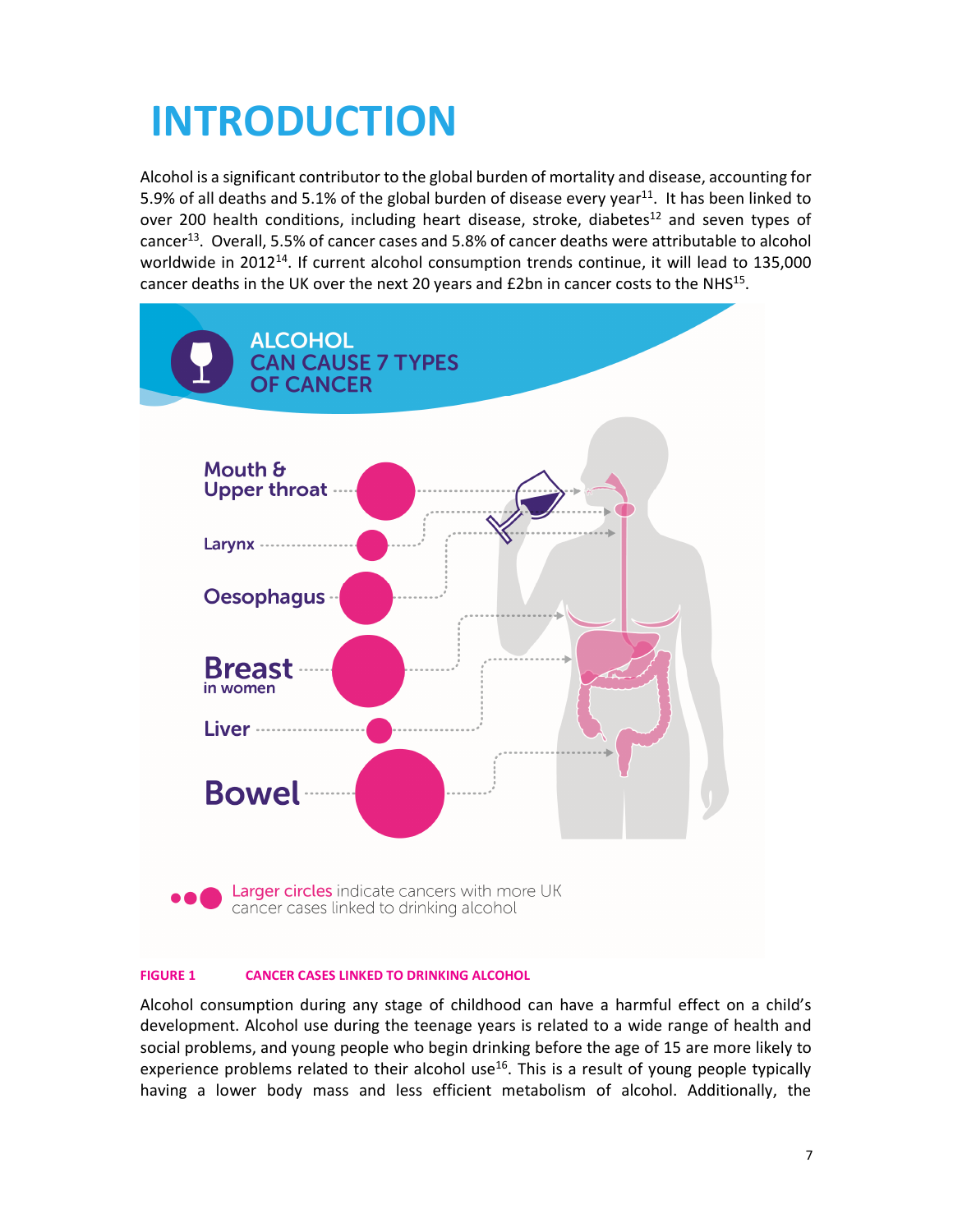psychoactive effects of alcohol disproportionately affect motor control and coordination hence increasing injury events and related trauma. Young people also exhibit a typically lowfrequency, high-intensity drinking pattern that leads to intoxication and risk-taking behaviour<sup>17-</sup> 19 .

Although drinking in the UK in 11-15 year olds has declined since the early 2000s, drinking levels in 15 year olds in the UK still remain amongst the highest in the Western World<sup>20</sup>. In 2014 38% of 11-15 year olds in England reported ever trying an alcoholic drink<sup>21</sup>. In the UK in 2013-2014, 33% of 15-year old girls and 28% of 15-year old boys in the United Kingdom reported having experienced drunkenness at least twice in their lifetime<sup>22</sup>. Binge drinking is a particular issue amongst young people (aged 16-24) who are the age group most likely to have drunk very heavily (more than 8 units for men and 6 units for women on a single day) at least once during the week<sup>23</sup>. However, substantial numbers of those even younger are also drinking. In 2014, 69% of 15 year olds had drunk alcohol in the last week $^{24}$ .

The root causes of underage drinking in Britain are undoubtedly complex; however, marketers' claim that their marketing merely influences switching between brands and does not affect overall consumption<sup>25</sup> do not accord with the evidence of studies undertaken in the alcohol sector. Alcohol advertising and other promotional activity have consistently been shown to be associated with initiation and progression of alcohol use among young people, as well as the development of pro-drinking attitudes and social norms<sup>26-30</sup>. A 2015 survey of 10-11 year olds in England and Scotland found greater recognition of alcohol brands than food brands, with recognition of characters in a lager advert higher than any equivalents for food brands<sup>31</sup>. Identification with desirable images in alcohol advertising has been seen in 8–9-year-olds and brand-specific consumption has been found among 13–20 year-olds<sup>32-33</sup>.

These concerns prompted an examination of the current regulations on alcohol marketing and consumption relating to children in the UK. The most important restrictions include youths under-18 not being permitted to buy alcohol in the UK, alcohol adverts not 'targeting or appealing strongly to under-18s' and restrictions on advertising on television during or around children's programmes<sup>34</sup>. The product placement of alcoholic drinks on television has also been prohibited $35$ . However, given underage drinking levels, these measures may be inadequate. Some programmes broadcast during peak viewing times are still allowed to carry alcohol advertising (not least popular family shows) because they do not attract a 'disproportionate' number of under-18 viewers – even though they do attract a high number (in absolute terms) of under-18 viewers. Several media – in particular social media – remain unregulated, allowing for the continued exposure of minors to alcohol marketing. These inadequacies are symptomatic of the underlying deep-seated problem with all regulation of this type, which is that these restrictions have been placed on media use rather than marketing outputs. The brand appeal and brand propositions that marketers create to attract consumers are therefore the focus in this study.

Regulatory concerns in the UK are echoed internationally. In May 2010 the 193 Member States of the World Health Assembly unanimously adopted the World Health Organization (WHO) Global Strategy to reduce the harmful use of alcohol<sup>36</sup>. The Strategy focused on key policy options and interventions for alcohol marketing by regulating the content and the volume of marketing, including setting up regulatory or co-regulatory frameworks, preferably with a legislative basis and supported when appropriate by self-regulatory measures. Legislation has been identified as cost-effective for reducing the harmful use of alcohol (WHO refers to alcohol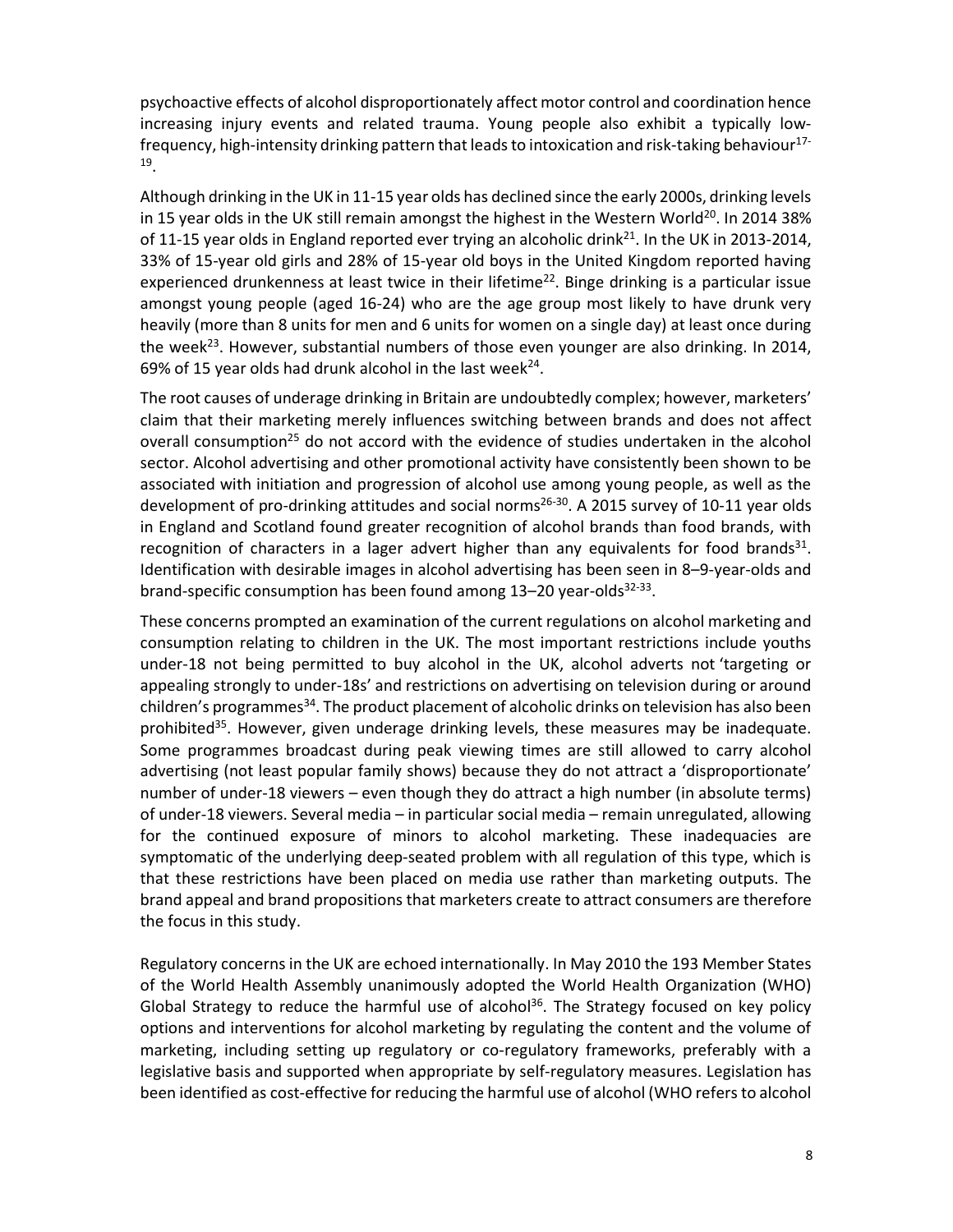marketing restrictions as a 'best buy'<sup>37</sup>). The implementation of this Strategy has become even more pressing following the adoption of the WHO Global Action Plan on the prevention and control of non-communicable diseases (NCDs) for 2013-2020, which urges Member States and the international community to implement the Strategy and ensure at least a 10% relative reduction in the harmful use of alcohol by 2025 $38$ . The UK has agreed to these strategic aims.

Regulatory solutions vary internationally. Three categories highlighted here are examined later in the second report from this study, 'S*pecialist views of alcohol marketing regulation in the UK'*:

- 1. The UK's relatively 'light touch' option, co-regulation, involves the industry regulating itself with some control from government. Control comes from Ofcom, the communications regulator, and the Advertising Standards Authority, whilst selfregulation is administered by the alcohol industry-funded Portman Group.
- 2. A stricter alternative, binding legislation, as illustrated with the French '*Loi-Evin*'. *Loi-Evin* established rules in law which advertisers must follow; most notably that the law instructs advertisers on what they can say (largely limited to factual information about the product) rather than what they cannot<sup>39</sup>.
- 3. An additional alternative is the so-called Performance Based Regulation (PBR) option, proposed by Sugarman in 2009<sup>40</sup>. PBR suggests a non-prescriptive approach by setting public health related targets to industries that are deemed to be causing problems. If, for example, a particular brand is shown to have particular youth appeal its owners could be required to reduce this appeal within a given timescale.

Levels of drinking continue at worryingly high levels amongst children, and industry marketing appears to be closely associated with this. The research aim for this study was therefore to explore how the marketing of specific alcohol brands may affect teenage drinking.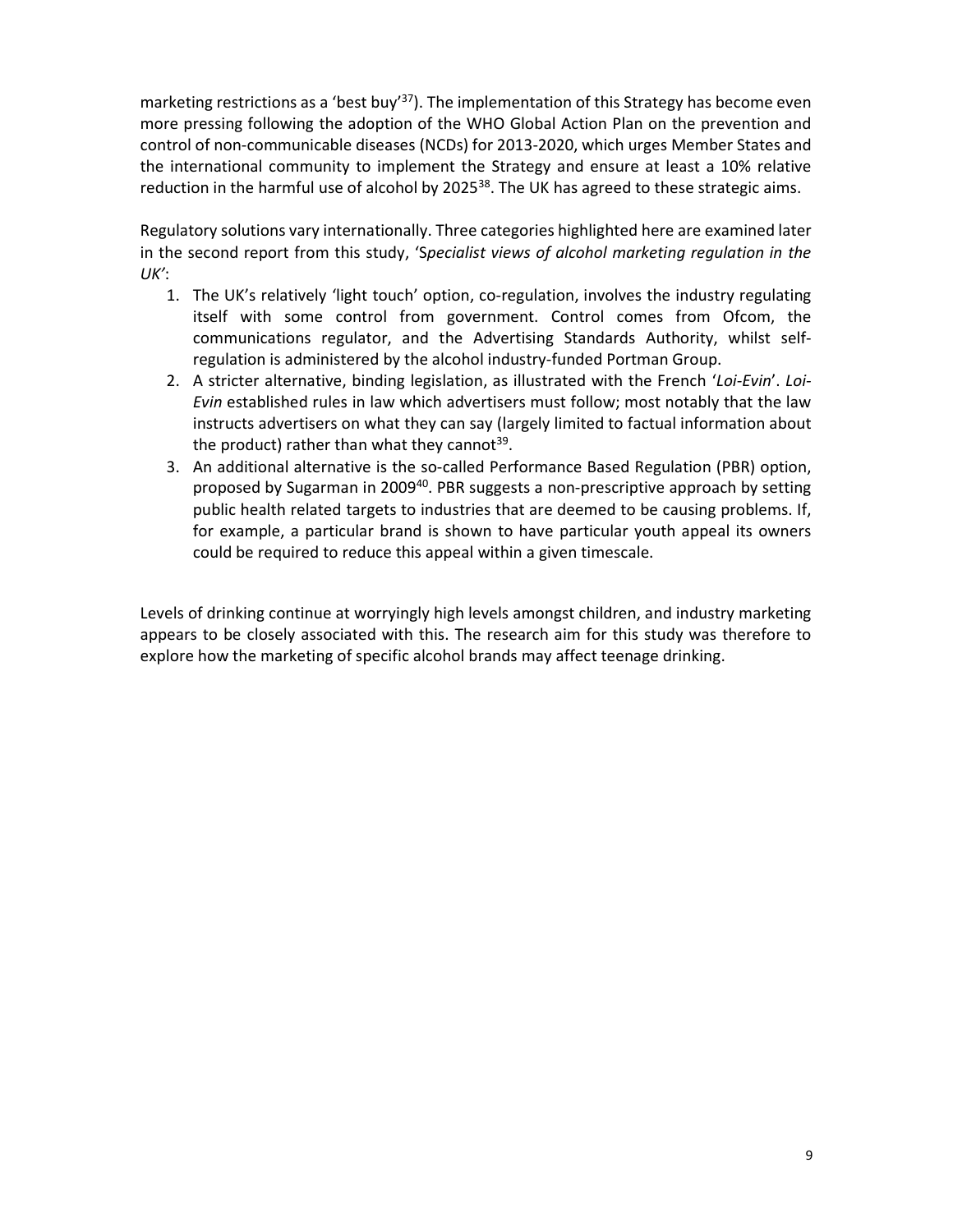# **METHODOLOGY**

#### **AIM**

The main aim of this study was to:

 To learn more about how youths (13-18 year olds) reacted to specific alcohol brands and the effect that this had on their drinking behaviour.

#### **RESEARCH DESIGN**

To gain an in-depth understanding of youth perceptions and attitudes towards alcohol brands, a qualitative approach was taken. Twelve focus groups were conducted in England and Scotland in February/March 2016.

#### **SAMPLING & RECRUITMENT**

For the teenage focus groups recruitment procedures were controlled by the lead researchers at the University of Stirling and UWE-Bristol. At UWE-Bristol two schools were used as venues with permission obtained from each school alongside participant and parental consent. A professional recruiter was sub-contracted to find participants, obtain consents and host the groups. At the University of Stirling market research consultants were commissioned to recruit and host the groups from two communities within East and West central Scotland. Participants were identified from a combination of street intercepts and door knocking.

A convenience sample of 13-18 year olds was accessed at both sites, with focus groups created that reflected specific age groups and genders. Constituents of each of the focus groups are shown in Table 1.

| <b>Bristol based groups</b>   | <b>Stirling based groups</b>            |  |  |
|-------------------------------|-----------------------------------------|--|--|
| 1. Aged 13-14, boys $ABC1^*$  | 7. Aged 13-14, boys C2DE*               |  |  |
| 2. Aged 15-16, boys C2DE*     | 8. Aged 15-16, boys ABC1*               |  |  |
| 3. Aged 17-18, boys ABC1*     | 9. Aged 17-18, boys C2DE <sup>*</sup>   |  |  |
| 4. Aged 13-14, girls C2DE*    | 10. Aged 13-14, girls ABC1*             |  |  |
| 5. Aged 15-16, girls $ABC1^*$ | 11. Aged 15-16, girls C2DE <sup>*</sup> |  |  |
| 6. Aged 17-18, girls C2DE*    | 12. Aged 17-18, girls ABC1*             |  |  |

|  | Table 1 BRISTOL/STIRLING FOCUS GROUP PARTICIPANT DEMOGRAPHICS |  |
|--|---------------------------------------------------------------|--|
|  |                                                               |  |

\* refers to the social economic status of the young person:

*AB Higher & intermediate managerial, administrative, professional occupations* 

*C1 Supervisory, clerical & junior managerial, administrative, professional occupations* 

*DE Semi-skilled & unskilled manual occupations, Unemployed and lowest grade occupations* 

#### **FOCUS GROUPS**

A short online content analysis of user-generated content within alcohol brand sites was firstly undertaken. This sought material that demonstrated brand engagement by teenagers, hence

*C2 Skilled manual occupations*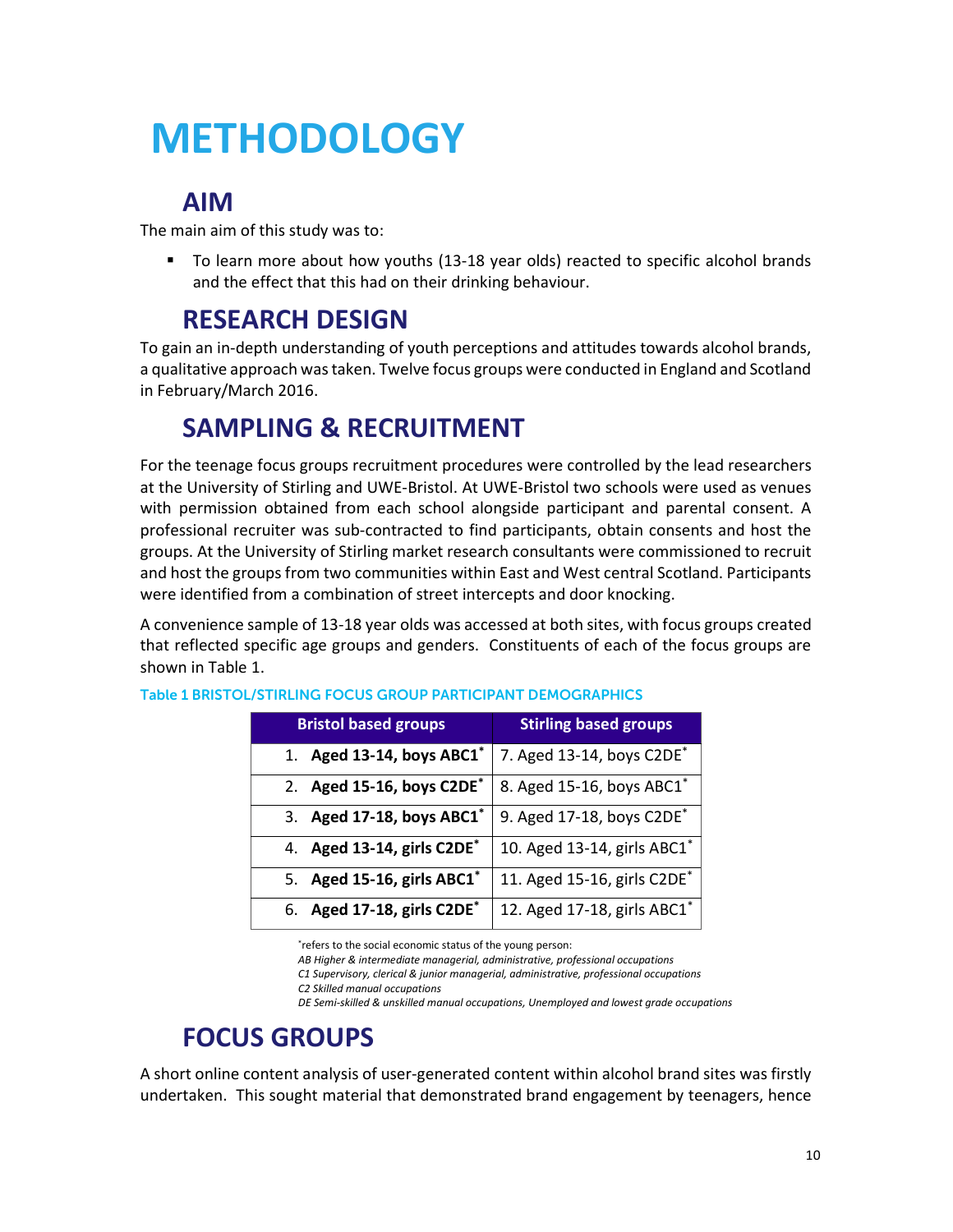providing initial insights that we used in creating our topic guides.

Key areas included in the guides were:

- List all the alcohol brands you can think of
- Brand preferences and dislikes
- Brands, drinking and personal identity
- Debrief and closing

Alcohol brands were primarily selected by youth focus group respondents themselves (in a qualitative equivalent of unprompted awareness). The first activity involved respondents in pairs listing out all the alcohol brands they could think of on post-it notes and then sharing these with the group. Secondly, (in a qualitative equivalent of prompted awareness) further brands were shared with the group by the moderator from a long list created from the Mintel Report of the top 100-selling brands in the UK in 2015 and recognition was checked. The group respondents picked out a mixture of youth-oriented and adult brands from the Mintel top 100 selling list of 2015 (see Appendix 1).

The fieldwork was carried out by qualitative researchers at University of the West of England (Dr Yvette Morey) and University of Stirling (Mr Douglas Eadie and Dr Richard Purves).

#### **INCENTIVES**

LovetoShop vouchers (value £15) were provided to each focus group respondent as an incentive and thank-you for participating.

#### **DATA ANALYSIS**

All of the focus groups were digitally recorded with the consent of the participants and then fully transcribed. At the University of Stirling, transcripts were re-read by the researchers responsible for conducting the groups and data extracted in accordance with the discussion themes and emerging issues. Indicative quotes have been used to illustrate the findings. To support the analysis a brand matrix was developed to summarise brand perceptions for each group.

At UWE-Bristol the approach taken was to read through the transcripts and to code all words with codes determined emergently by initial reading of the transcripts. Codes included descriptors such as feelings, taste, appearance, smell, strength, size, cost, intoxication and availability. In turn these descriptors were linked with respondent demographics, alcohol brands, likes and dislikes and so forth. The intention was to provide an initial, qualitative content analysis of the views and experiences expressed by the teenagers, identifying similarities, differences and emergent explanations for particular experiences or opinions of how teenagers engage with alcohol brands.

#### **ETHICS**

Ethical approval was granted by UWE-Bristol, the lead university, on the 21<sup>st</sup> January 2016.

(approval number FBL.15.12.019).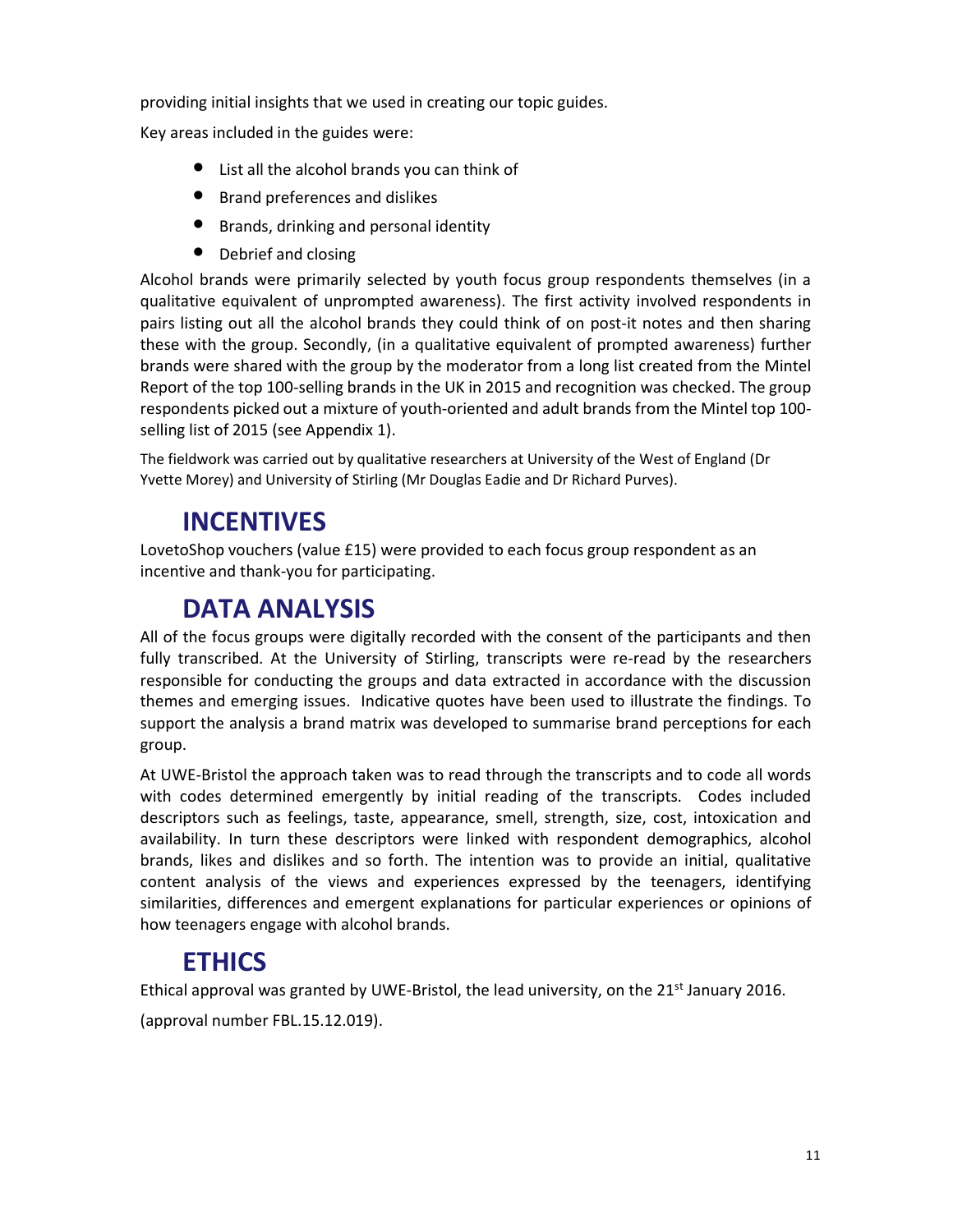# **FINDINGS**

#### **BRAND APPEAL**

The key aim of the focus groups was to understand young people's perceptions of different brands and how they may impact drinking behaviour. One of the first domains explored was brand appeal. Themes that emerged from the focus groups included:

- Brand recognition
- Taste, flavouring and colour
- Package design
- Strength of alcohol
- Price and accessibility,
- Reputation and trust
- The effect of advertising
- Influence of peers
- Brands they thought should be scrutinised.

#### **BRAND RECOGNITION**

Many national brands were recognised both in Bristol and in Scotland, whilst others were regional in nature. Participants (only those from Bristol were counted) recognised 80 different alcohol brands – taken from questions on brand awareness, likes and dislikes, as well as general discussion.

Most of the brands were established and well recognised national brands; however, a few reflected a stronger regional connection to the South West. A diverse range of cider brands were represented including white ciders, large volume economy ciders, and established massmarket ciders, including one brand that had recently diversified into a number of fruitflavoured sub-brands.

A number of newer products and brands with particular appeal to a youth market were reflected in the list, including several schnapps-based alcopops, as well as vodka-based alcopops. The presence of a tequila flavoured beer is interesting as market data point to the emergence and growth of the 'speer' (spirit-flavoured beer) category and the attempt by brewers to reposition beer, making it more attractive to both younger men and women. For a smaller number of brands, familiarity was based on family tradition, holidays and get-togethers (Appendix 1).

#### **TASTE, FLAVOURING AND COLOUR**

Drinks that replicated the sweet, fizzy characteristics of soft drinks were particularly popular, especially amongst females.

Drinks that tasted of fruit or sweets were seen as actually masking the taste of alcohol which was appealing:

- *And [liqueur] because it's like chocolate but like alcohol. (G2, Bristol)*
- *They taste really nice; they taste like sour sweets. (G4, Bristol)*
- *I don't know, it is just like, it is nice, it's like squash, not squash, I don't know. I don't know, it doesn't taste alcoholic. (G3, Bristol)*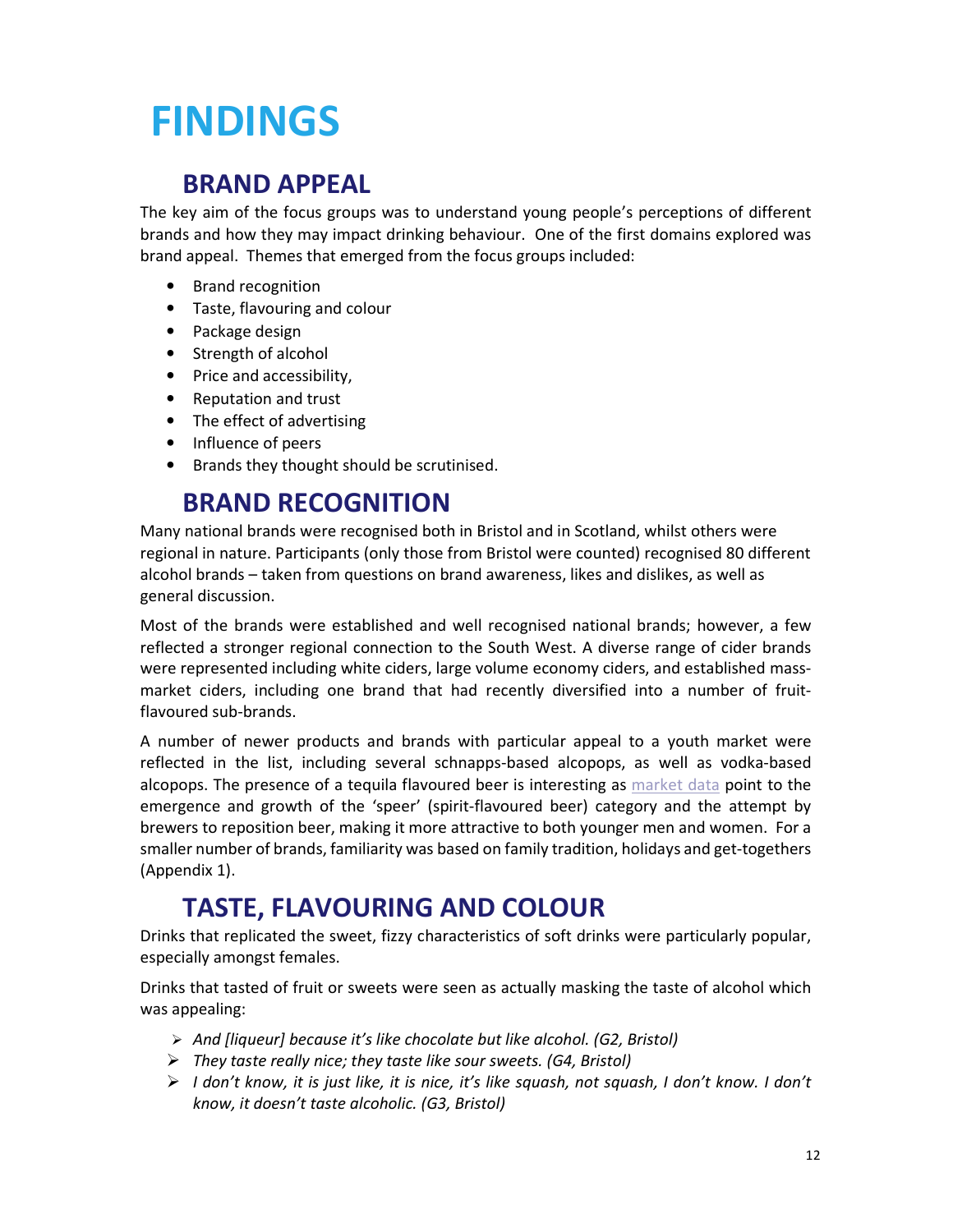- *It's [cider] a bit like drinking diluting juice, but with alcohol. (G1, Stirling)*

Some participants felt that this was a deliberate strategy to make the drinks more appealing to younger consumers:

- *It's more modern, orange flavoured… like [orange flavoured soft-drink] and stuff like that… (G1, Stirling)*
- *I think I only took that because it was bright. (G3, Stirling)*

- *An' I think they're trying to maybe make it more accessible for us. (G1, Stirling)*

Conversely, drinks that tasted of alcohol were often not appealing.

- *I think it's very strong* [gin brand]*, like, I think sometimes if, like, I, like, see people drinking it an' I smell it, I think it smells a wee bit like nail varnish remover. (G2, Stirling)* Within some groups the **colour and appearance** of the drink itself was very important – drinks that were colourful (reds, oranges, blues and greens) were preferred, as well as drinks that were lighter rather than darker in colour. The latter was associated with stronger, more masculine drinks.

- *I put [cider] because it just looks nice, like gold and fizzy. (G2, Bristol)*
- *Colourful ones are less strong, like, to taste, than if you were to drink, like, a straight, like… (G1, Stirling)*

#### **PACKAGE DESIGN AND FORMAT**

Package design also appeared to influence product choice and appeal. Younger female participants found packaging with vibrant colours (or where the brightly-coloured liquid was visible through the glass packaging) appealing.

- *That's appealing to me because it's like bright and the packaging is quite nice (G5, Stirling)*
- > They actually have taste, like flavour. The packaging is always good. Like [fruit cider] the *way they do the different type of dark fruits like strawberry or pear, like dark colours. (G4, Bristol)*

In addition to the colour and look of the brand packaging, the type of bottle and logo were also important.

- > The bottle looks funky.
- *I like the bottle and the logo.*
- *I feel cool drinking it! Go round [local town] with the bottle! (G3, Bristol)*

Pre-mixed products in single-serve bottles and cans were also popular. In some cases, they actually served to reposition relatively unattractive products as something that might appeal to a younger consumer. For example, many were dismissive of [whisky] in its conventional 70cl format. However, interest was often sparked when presented with the same product premixed with cola in 330ml cans.

- *Though, obviously, it's not gonnae get you as bad as if you're…pouring your own whisky an' coke, kinda thing… boys'll probably go for the actual bottle o' whisky an' personally some o' the girls I hang about with go for the wee cans an' stuff. Just 'cos I think, be a lot more capable an' we'd rather have something small. (G2, Stirling)* 

Similarly, many participants found large two-litre bottles of cider very unappealing in terms of their design, taste and associations. However, the 'cider dark fruit' variety, which is mixed with blackcurrant and blackberry, was seen as much more appealing in terms of its taste and branding: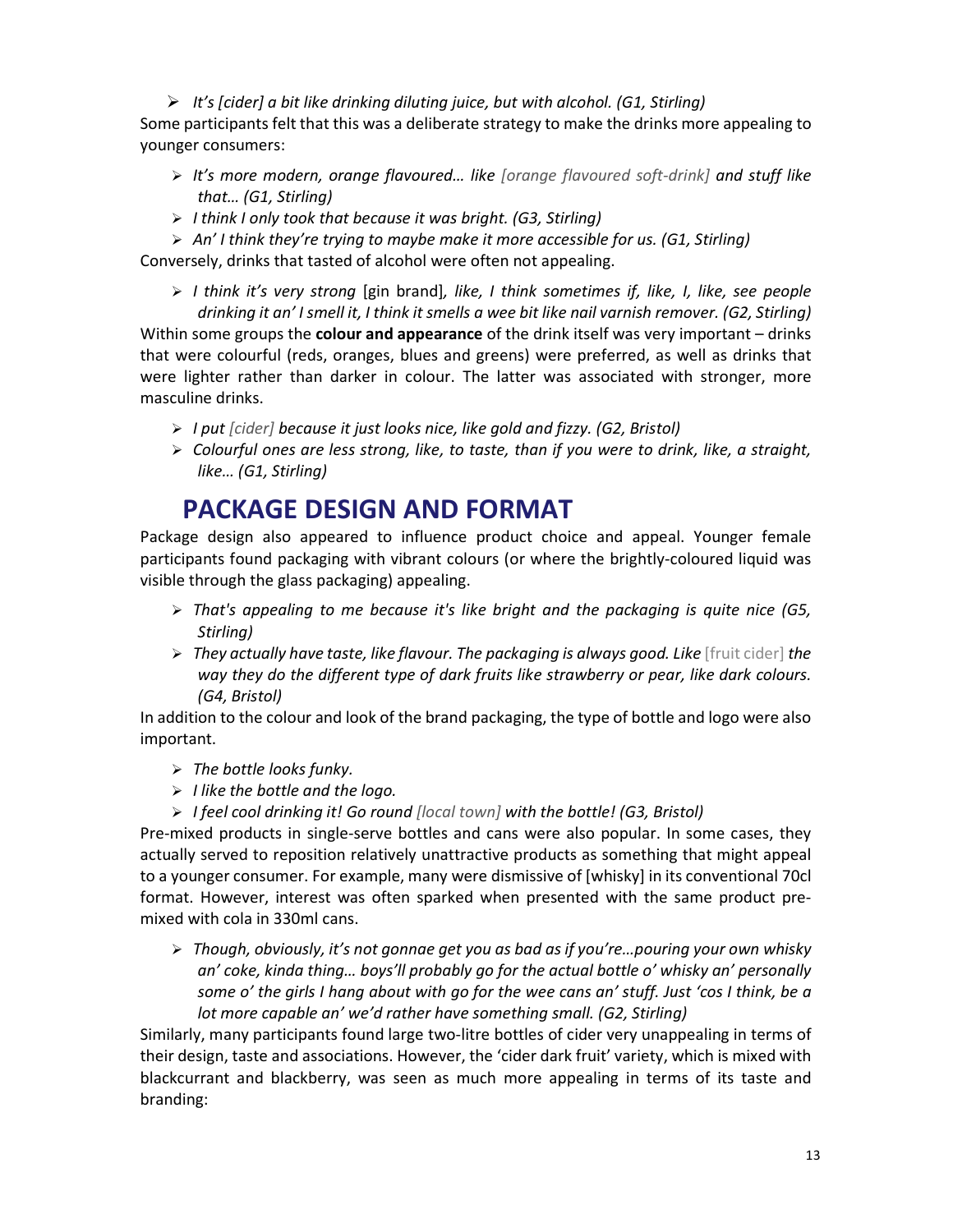- *I think of jakies [alcoholic street drinkers] when I see that [big bottle of cider]. (G1, Stirling)*
- *[fruit flavoured cider], that's totally different from the [unflavoured cider] …. even though they're, like, the same brand. (G1, Stirling)*

#### **STRENGTH**

Alcohol content was an important factor guiding choice and appeal. This appeared to be particularly important amongst respondents in Scotland. For many participants this was situation-dependent in terms of context and/or mood:

- *It depends on the occasion, like if there is a party you want to choose stuff to get drunk. (G3, Stirling)*
- *It depends on what you are drinking for as well, if you are just chilling then like you will have a cider or whatever and then obviously if you are going to a pub you might have a bottle sort of or if you are going to get pished then... (G4, Stirling)*

For example, if their aim was to get drunk, they would often choose a bottle of vodka. However, if they just wanted to relax, they would choose a product that they found more pleasant to drink and which they believed had a lower alcohol content:

- > If you don't want to get too drunk, just take a couple o' bottles o' them so it's quite handy for that [fruit flavoured cider]. (G2, Stirling)
- > I'd say if you were at a party and you didn't want to get drunk because say you're coming home after or something, then that's [fruit favoured cider] a good option*. (G3, Stirling)*

#### **PRICE AND ACCESSIBILITY**

Price and accessibility had a significant role to play in brand selection at this age. Value for money in terms of the products' ability to get you drunk was in some cases a key consideration. Boys in particular talked in these terms, with some ranking their choice of beer by price:

- *You just want to get \*\*\*\*\*\* for a low price. (G3, Bristol)*
- *So, on the whole would you say that, if you were going to go out and buy a drink, what is the main thing that's important?*
- *Strongest, cheapest drink that will get you plastered pretty quick. (G3, Bristol)*

*[cheap lager] is always like the cheapest beer they will have. (G4, Stirling)*

Brand selection also depended on what the young people could get access to or what was easily available to them. Some products were perceived to be more readily available through local corner shops on special deals, for example, large bottles of cider, lager multi-packs, or heap [a tonic wine]:

- *It means that people are more likely to have it [mainstream lager], so it's a lot easier to get hold of.* (G3*, Stirling*)
- *I think [tonic wine] is made to be cheap an' it's affordable to buy an' it's easier to get I think.* (G1*, Stirling*)

For some participants (especially younger teenagers) it could depend on what their parents were prepared to provide them with.

- *It's [alcopop] the first thing your parents buy you because it's so weak but it's really tasty (G6, Bristol)* 

#### **REPUTATION AND TRUST**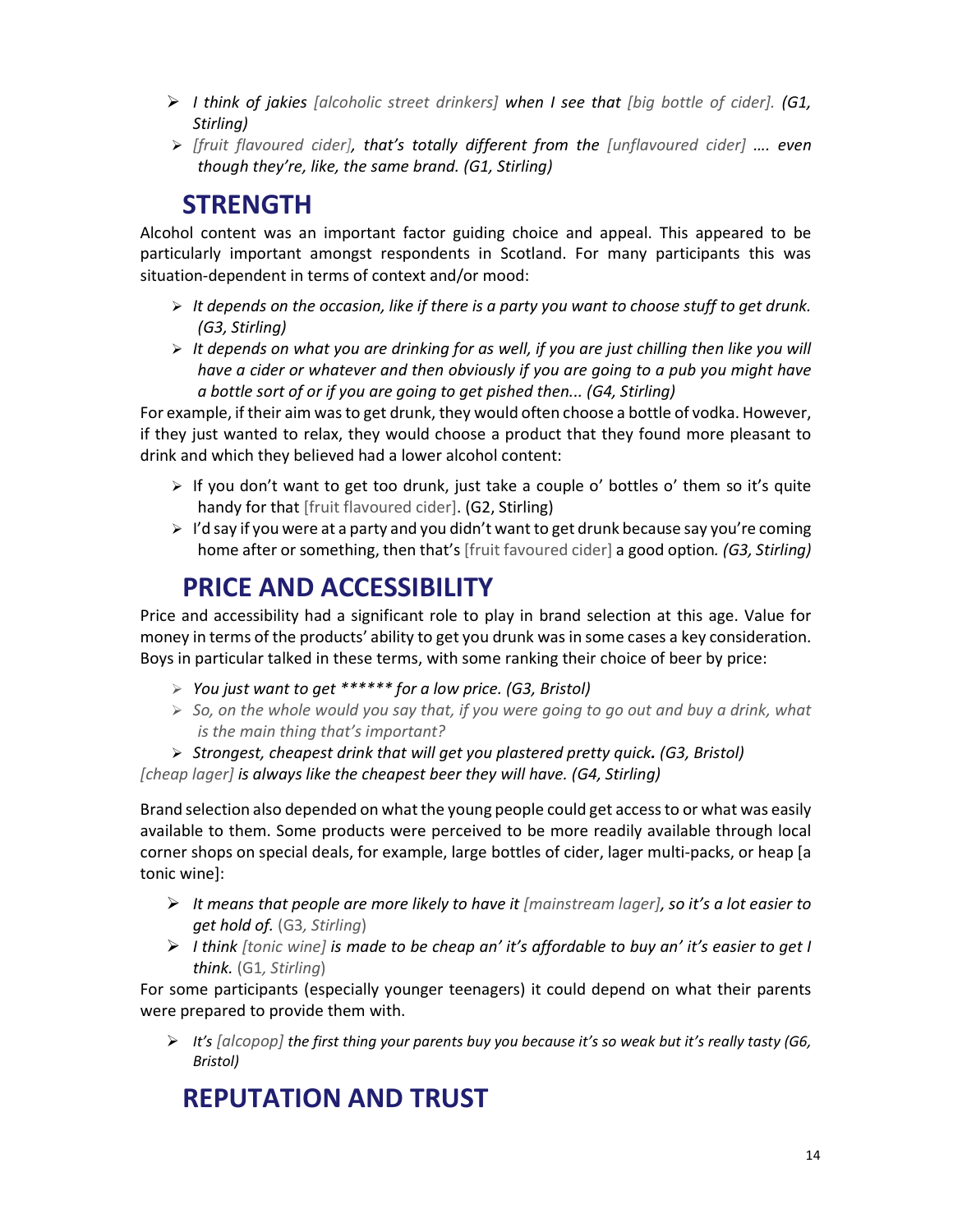Some brands were perceived to be more trusted and to have a better reputation than others. Participants spoke about finding a balance between brands that were recognisable but not the most expensive. It was important not to be seen with the wrong brand:

- *Yeah but you have to go for a brand that likes in between [supermarket] value and the most expensive. Not too much but you don't want to look like you have no money. (G3, Bristol)*
- *Things like get a reputation. Some things attract you. Like [whisky brand] like you say you see them on a t-shirt. (G3, Bristol)*

Trust was important. For example, a well-known vodka was seen as much 'safer' choice and more trusted than [a brand local to Scotland] that would often only be purchased when they did not have enough money for [well-known brand].

- *"I guess that's a [well known vodka brand] as well so you … can trust it.*
- *It's better for you [well known vodka brand], I think, than [local brand]. There's a lot o' oil in [local brand], I think. It's full o' oil... I just, I know the fact that it's got, it's better for you, an' [local brand] quite bad for you… I think, just the stuff in it, it's bad for you". (G2, Stirling)*

Similarly, *[American lager brand]* was also perceived to be a widely advertised and consumed brand which gave it a degree of credibility and appeal:

- *Because like it's quite a well-known one [American lager] like a lot of people drink it so you know it's not terrible. (G3, Stirling)*
- > "Also yeah, you see it everywhere [American lager] is heavily advertised, so that's *probably why I grabbed it". (G4, Stirling)*

#### **ADVERTISING**

There was relatively little mention of advertising as important to shaping a products appeal. Some campaigns were more widely mentioned than others, most notably the long running campaign for [well known Australian] lager and its perceived ability to speak to 'the common man':

- *[Australian lager] is like aimed as if you were like us, so it makes it… it appeals more to us than other brands. (G3, Stirling)*

There were relatively few references made to other marketing approaches, although a number of respondents did make reference to the apparent use of brand stretching by an American whisky, which was widely noted for the sauce by the same name in an American restaurant chain, an outlet popular with young people:

- *[restaurant]s have got, like, food with that [American whisky] in it. (G1, Stirling)*
- > I kind of like the look of that one because it's like you can get a sauce version of that at *[restaurant]. (G5, Stirling)*

#### **PEER INFLUENCE**

Participants across both sites made reference to peer influence in guiding drinking behaviour. This factor was considered to be more relevant when you were younger and just starting to experiment with alcohol.

- *I think it's like, I would rather follow the crowd and like have something different, I just feel like… They all judge you probably. Even though it is just a drink I feel like it is best*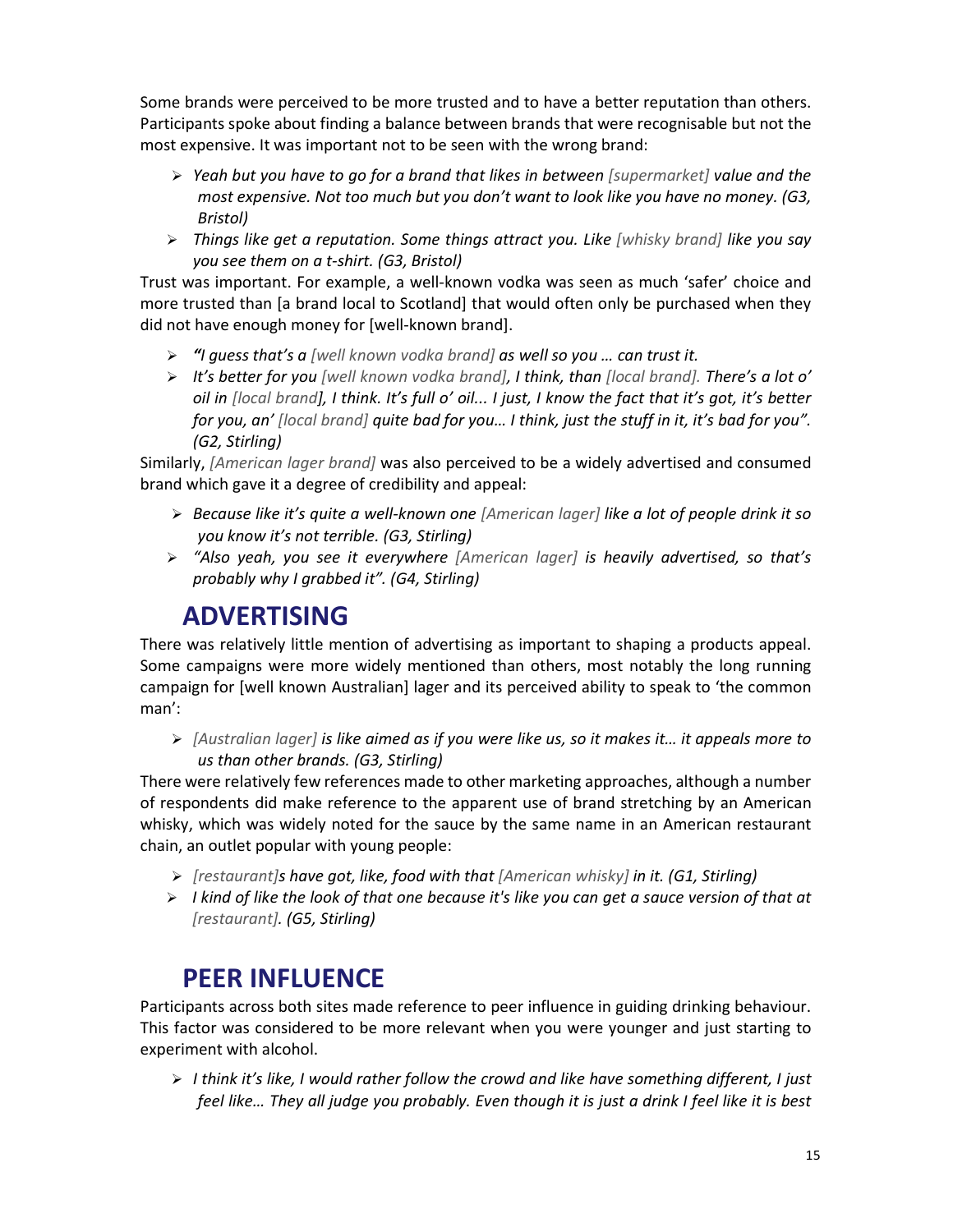#### *to follow what everyone else does. (G5, Bristol)*

Some brands were associated with novice drinkers while others were seen to be the choice of more mature and discerning consumers.

- *Like you go through like stages. As you get older like everyone years ago would drink [pre-mixed cocktail drink] because it was cheap whereas nowadays we think like that disgusting, cheap and all that and like with all the older drinks, the [cider brand] or whatever it was, like now we think, oh old man's drink and all that but in 10 years' time we will be all drinking that and saying [youth oriented cider, vodka] is all a bit naff. It changes… (G6, Bristol)* 

#### **BRANDS RECOMMENDED FOR SCRUTINY**

Towards the end of some of the discussions (only asked in the Stirling focus groups) participants were asked if there were any brands that they felt merited special attention or scrutiny by regulators. In addition, moderators noted brands that appeared implicitly by respondents to be exclusively aimed at themselves. Three main brands emerged from these discussions, a cheap tonic wine, a grape wine and an alcoholic energy drink, all of which were associated by respondents with intoxication and youth drinking:

- *It's cheap [cheap tonic wine brand]. It's really cheap an' it gets you …It gets you drunk faster. (G2, Stirling)*
- *It's got a reputation for it being like it is going to get you drunk fast [cheap tonic wine brand]. (G3, Stirling)*

- *You wouldn't really see an adult with, like, a [youth oriented grape wine]. (G1, Stirling)*  There was very little conventional, above-the-line marketing for these products which may contribute to their apparent under-world or other-world status. Whilst many mocked these products, some, most notably a cheap tonic wine brand, were responsible for attracting a degree of reverence, with some referring to them in more colloquial terms.

- *Everyone knows what [colloquial nickname] is…. cultural icon…. You see it on the streets, you see it everywhere. (G4, Stirling)*
- *I think that's quite like [cheap tonic wine brand], they're basically the same thing, they hold the same, like, image', kind of iconic, [colloquial nickname] it's kind of a more modern [cheap tonic wine brand]. (G1, Stirling)*

These values would appear to be reinforced by their portrayal in social media and on drinkers' Facebook pages, which though often referred to in mocking terms, clearly served to catch the attention and interest of young people, and were a frequent talking point:

- *You see it a lot if, like, if people put up pictures from the weekend… no make-up on an' holding a bottle of one of, like, a bottle of [cheap tonic wine brand] …. An' there's like a, like, pose that goes with it. It's, like, they have it in their hand an' they're, like, their arm around their mate… Aye, they'll be, like, standing like that wi' their mates an' they'll have their thumbs up. (G1, Stirling)*
- > I've seen people in photos they've got like their [cheap tonic wine brand] in their hand *and stuff at parties. (G5, Stirling)*

An alcoholic energy brand was seen to be a relatively new product and as previously noted was believed to appeal to a similar market. It was seen to have certain potent qualities which were reinforced by its credentials as an energy or caffeinated drink. Indeed, these credentials were a common focus of concern, with the choice of packaging, the package design and retail strategy of displaying next to non-alcoholic energy drinks leading many to believe the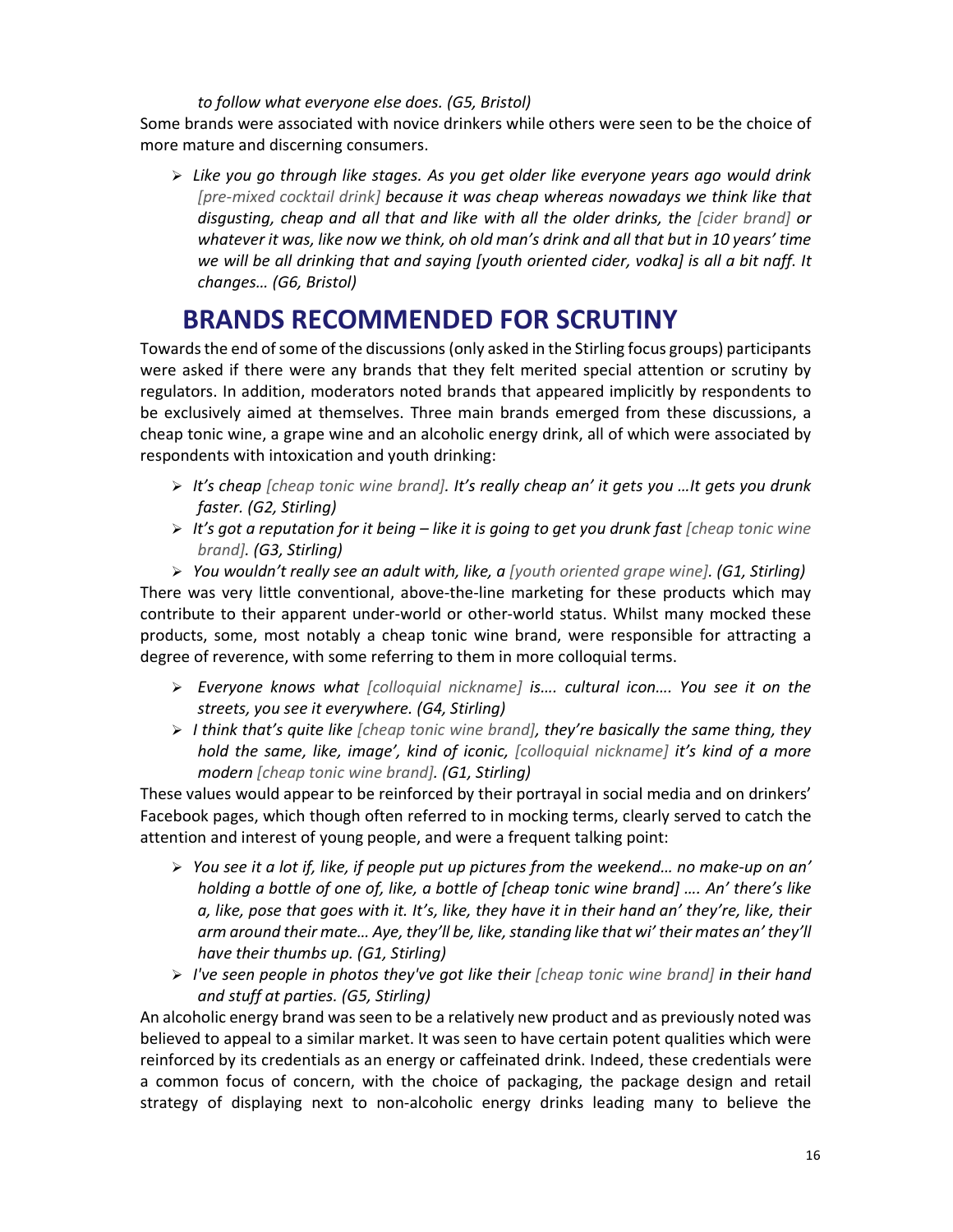manufacturer was deliberately trying to conflate the two markets:

> They maybe should acknowledge how they're using, like, marketing tactics to get to *younger people. Like, the flavours an' the colours, an', like, maybe mixing it with an energy drink to, like, lure you in a wee bit. (G1, Stirling)*

Indeed, the effectiveness of this strategy was borne out by the response of at least one younger participant who thought it *was* an energy drink.

The analysis also identified vodka as a potential problem category for young drinkers. Although this was not recommend for scrutiny by the participants themselves, vodka was the most frequently mentioned alcoholic drink and described as being widely consumed and misused by young drinkers:

- *What kind of drink do you see at parties?*
- *Vodka! Lots of vodka! [Laughter]*. *(G2, Stirling)*
- *Every house party that I've ever been to there is always vodka... It's one that gets abused. (G4, Stirling)*
- *Vodka an' stuff but it does gie you a really bad headache, in the morning after but, vodka sends you wild mair than what that does [wine]. You can be merry an' happy on one bottle o' that [wine]. Whereas, one bottle o' vodka an' you can be legless, lying in a bush somewhere, no' knowing, paralytic. (G2, Stirling)*
- *Stuff like vodka an' gin can be quite harmful. Like, especially vodka cos people tend to, like, take straight shots of it instead of mixing it...*
- *I just associate vodka with younger. (G5, Stirling)*

Vodka particularly appealed to young people: it was accessible, it was versatile and most notably it delivered rapid intoxication:

- *It's cheap, it's easy to get… It gets you drunk quicker. (G4, Stirling)*
- *Like, say you an' your friend, 'Oh, we'll half in for, like, a 70 o' vodka' or 'We'll half in for,' something like that. (G1, Stirling)*

During these discussions, unlike other brands discussed, vodka advertising was highly recalled, highlighting the need for scrutiny of the marketing for these products and their brand equity.

#### **DEMOGRAPHIC DIFFERENCES**

The findings relating to brand appeal were contingent on gender, age and social grade. In this section we explore these differences in more detail.

#### **GENDER**

The findings indicate that youth drinking is strongly gendered. In Scotland this was more often expressed in relation to drink category rather than by specific brand (for example, boys drink beer and girls drink vodka mixers), whilst the Bristol groups frequently described the brands themselves as masculine or feminine.

- *And what about [pre-mixed brand] who drinks that?*
- *It's a bit of a girls' drink*
- *If a boy got caught drinking that they would probably get bullied. It's like when you are younger and you want to start drinking because you are cool, the first thing you go to is [pre-mixed brand], it's like the "hard" drink alcohol*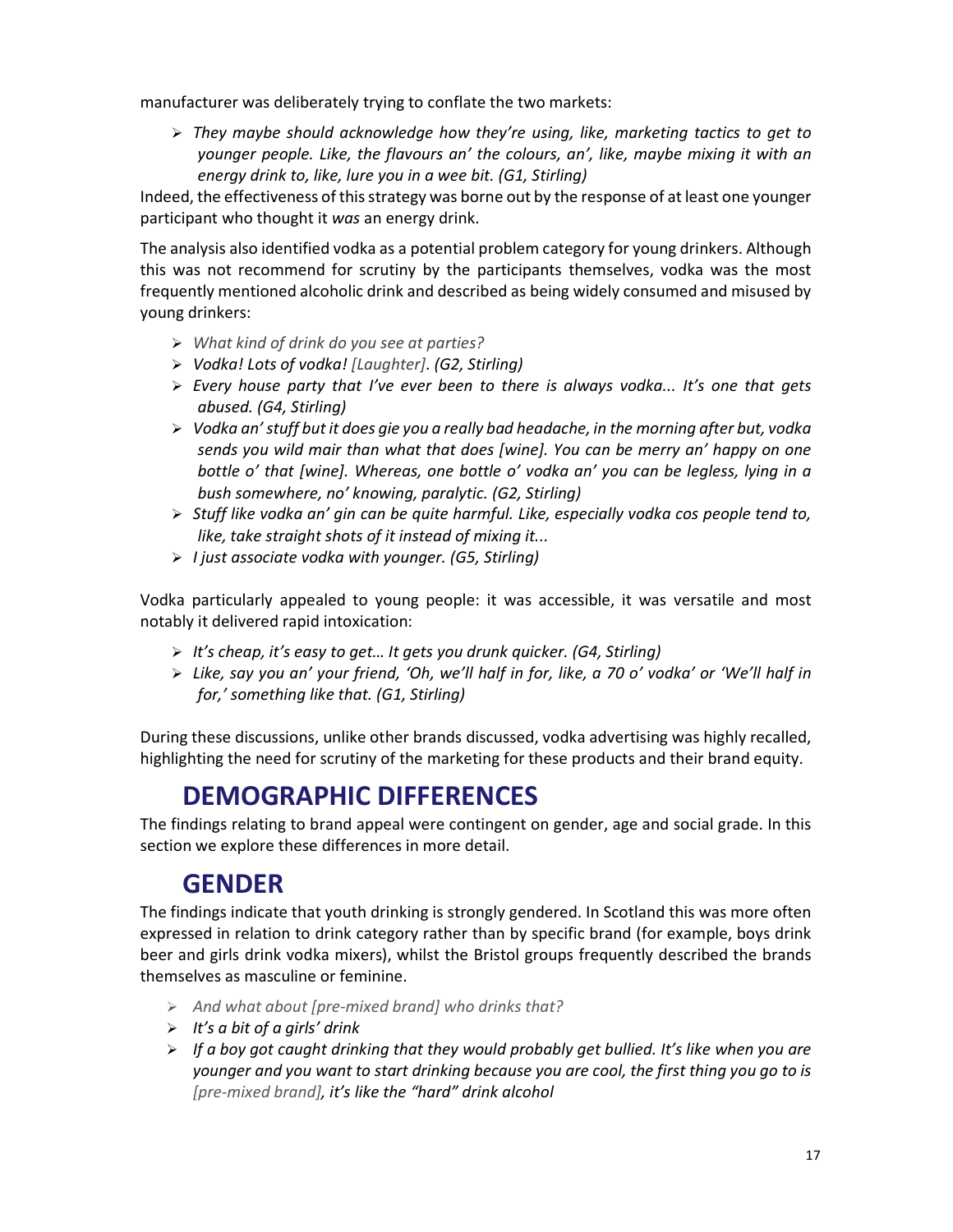> But if you took it to a party, oh my gosh! You just can't. A bloke just can't drink it *I* asked for a [pre-mixed brand] and my dad refused to buy it for me because it was a *girl's drink. He said: if you start drinking that you are not living with me! (G6, Bristol)* 

Gender splits were often reinforced by product advertising.

- *I think it's because you think of a man going and getting a pint like after a football game, or after a hard day at work. So you just think well that's a beer, that's a man's thing (G5, Stirling)*
- *Like your sparkly pink they would be more female and then you get obviously more directed to the male with like [mainstream lager] for football and stuff*
- *It's [pre-mixed vodka] feminine, and kind of emasculating. (G4, Stirling)*

However, throughout the discussions some brands were found to appeal to both genders such as a popular cider brand.

#### **AGE**

Participants tended to associate products with different age groups. They differentiated between older/adult products (e.g. whisky, gin, wine etc., often described as tasting horrible and being presented in bland packaging) in contrast to drinks that appealed to younger people, such as fruity drinks and single-serve pre-mixed cocktails.

- *I think whisky's more of, like, an old man drink. Like, if you know what I mean? Like, ma pal would see ma Grandpa wi', like, a wee glass o' whisky. Like, I never see anyone – or very rarely – people at our age wi' whisky, at all. (G2, Stirling)*
- *I would rather be seen drinking [youth brands] than a can of [mainstream brand].*
- *Why's that?*
- > Just because I think [mainstream lager brand] is quite...Old man-y! (G4, Bristol)

Many could draw distinctions between drinks that were deemed suitable for younger 'starter' drinkers [pre-mixed vodka brand was seen as garish and unsophisticated] and older teenagers who had been drinking for a few years [a more adult-oriented vodka brand].

> It's [pre-mixed vodka] probably for younger ones like thirteen and that when they first *start drinking, like they will drink things like that... It's pretty much a juice rather than alcohol (G3, Stirling)*

There were numerous references to flavoured ciders as appealing to participants.

- *I'm not one for the taste of alcohol, so [fruit flavoured cider] is quite a big thing because it's quite fruity (G4, Stirling)*

There was a suggestion that female participants seemed less troubled by drinking products that they associated with older women.

- *So a lot of you like [wine brand], so aside from yourself, what kind of people do you think drink it?*
- *My mum drinks it, with all her mates on a Friday night [giggles].*
- *So it doesn't bother you that middle aged women drink it?*
- *We are women, independent women (G3, Bristol)*

#### **SOCIAL BACKGROUND**

Social background also had an influence on what/what not to drink. By far the most prominent theme here was the use of specific brands as badge products to describe certain unattractive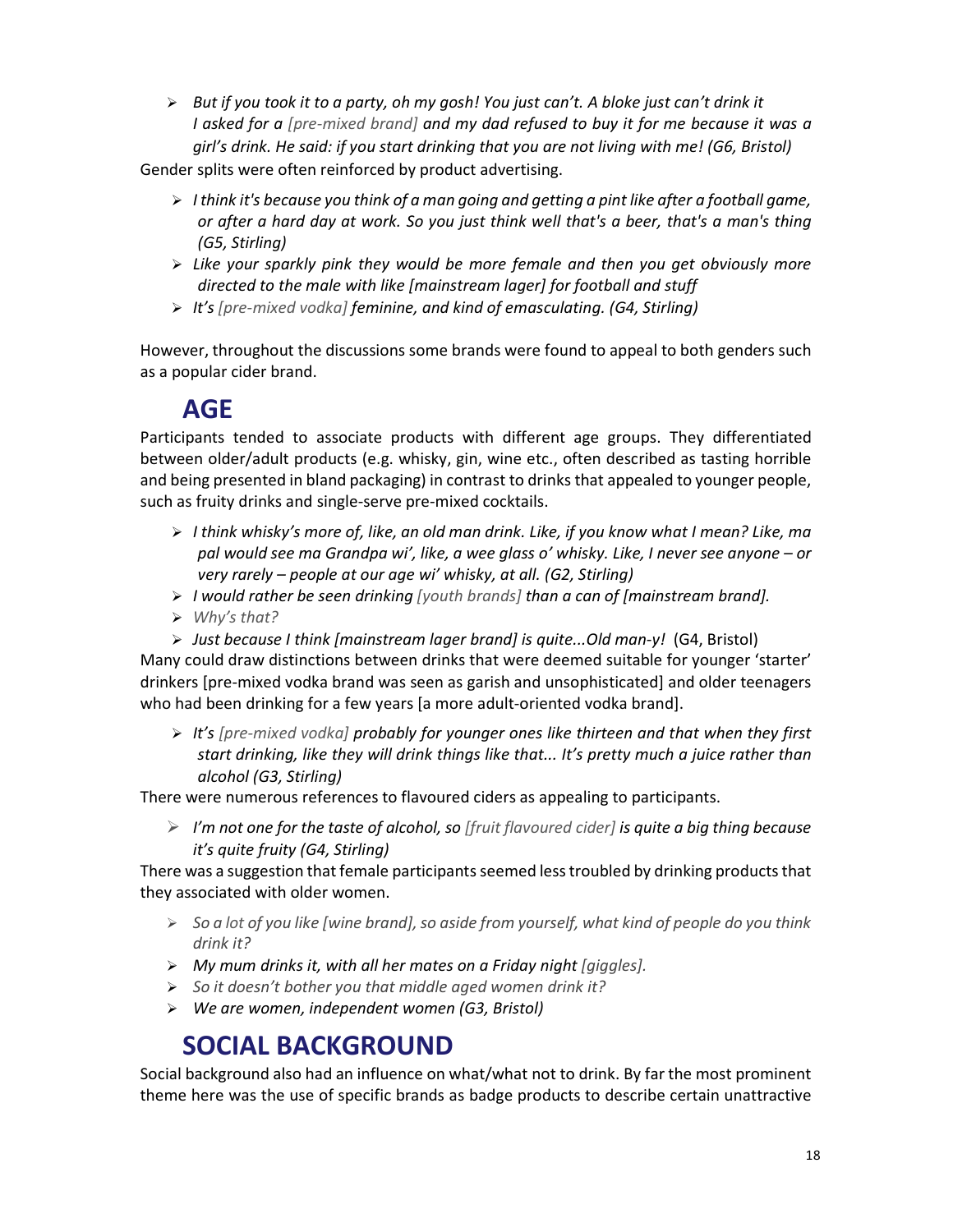sub-groups and drinking styles. Whilst these groups were usually described in very negative, dismissive terms, in some instances they were also responsible for generating animated discussion and hilarity, with participants often keen to share their views and experiences, especially with regards to the [cheap tonic wine brand] in Scotland:

- *It's not, like, high class [cheap tonic wine brand]* … *I would kind of imagine someone like, like round the street corner… or like in a park... a druggie (G1, Stirling) It's mainly a boy's drink [cheap tonic wine brand] – Neddy boys… ones that sit up at the park bench… walk about in trackies an' stuff (G2, Stirling)*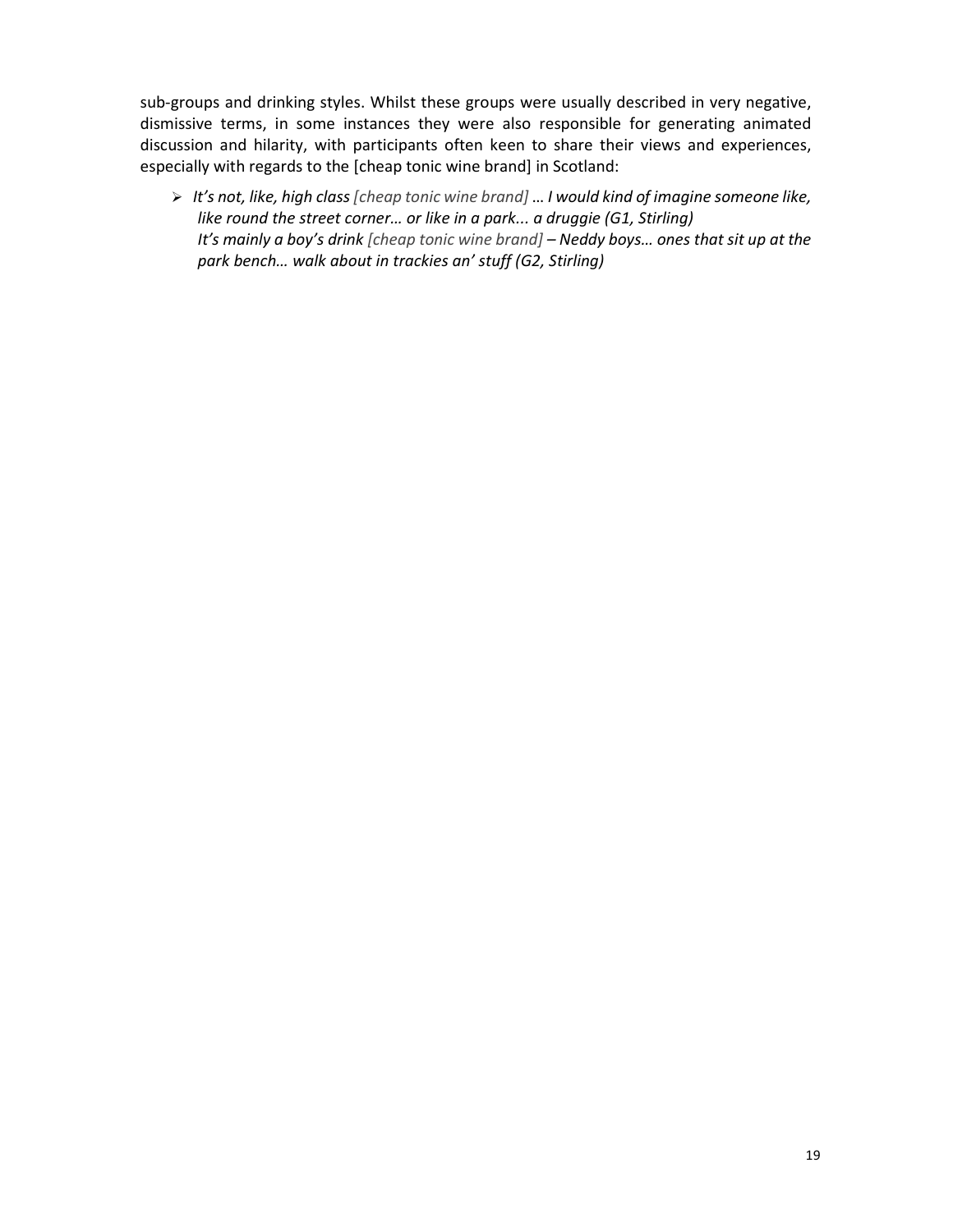# **DISCUSSION**

This study was prompted by significant concerns about the levels of under-age consumption of alcohol in the UK. The scoping of the literature found evidence that alcohol industry marketing influences overall alcohol consumption trends<sup>41-45</sup>. Examination of how marketing works suggests that the current regulatory focus on media control is being bypassed by fleet-footed marketers who use powerful brands to increase consumption<sup>45-48</sup>. These marketing forces are not spread evenly across the sector: the sector's own figures suggest that some brands are more appealing to young people than others<sup>49</sup>. Whilst branding know-how is established within the marketing profession, in public health much less is known about the ways in which branding works and how it influences young people. Hence this study aimed to address this gap. Focus group discussions were used to explore teenagers' experiences with alcohol consumption and how this may be linked to their awareness, knowledge and views on specific brands.

#### **FOCUS GROUP DISCUSSIONS**

Focus group results found clear indications of brand differentiation, where respondents typically indicated awareness, liking and preference for some alcohol brands but not others. However, it was also the case that brand preferences may be bypassed when teenagers wanted to drink strong alcohol quickly and cheaply. In both Bristol and Scotland specific ready-to-drink whisky, rum and vodka brands were popular, whilst in Bristol sweet cider brands were particularly popular. The Scotland focus groups were noteworthy for mentioning alcoholic energy brands and also (seen as low-status) very cheap ciders and lagers. In contrast, mainstream ales or stouts were regarded as brands for 'old people' and were widely dismissed.

Many teenagers were aware of and expressed a liking for brands that were associated with a sweet taste, brightly coloured liquid, and packaging/bottling that was designed to stand out. Both the sweet taste and packaging design were noted by the researchers as of particular importance in encouraging younger teenagers to both be aware of and to try the products. These 'alcopop'-style drinks employ a marketing mix that combines various components that were recalled and liked by respondents. Brand names (which we cannot reproduce in this report for legal reasons) were used throughout the focus group conversations and were very important throughout the discussions. Brands were used as language short-hands to communicate attributes, either of the products themselves, or, by association, of the people consuming them.

Brand awareness and preferences were, unsurprisingly, seen to be quite different for different genders, ages and socioeconomic groups. Gender differences were sometimes expressed in relation to drink category rather than by specific brands with boys drinking beer and girls drinking vodka mixers, but on other occasions brands themselves were described as masculine or feminine. Age was an important factor influencing brand choice. Participants differentiated between adult products such as whisky and gin, and drinks that appealed to younger people such as fruity drinks and single-serve pre-mixed cocktails. This ability was often impressively nuanced, with contrast drawn between 'starter' drinker brands and those for older teenagers. Social background also had an influence on what/what not to drink with specific brand names used as shorthand to describe sub-groups and drinking styles. Fruit ciders were a popular choice across all ages, genders and social background.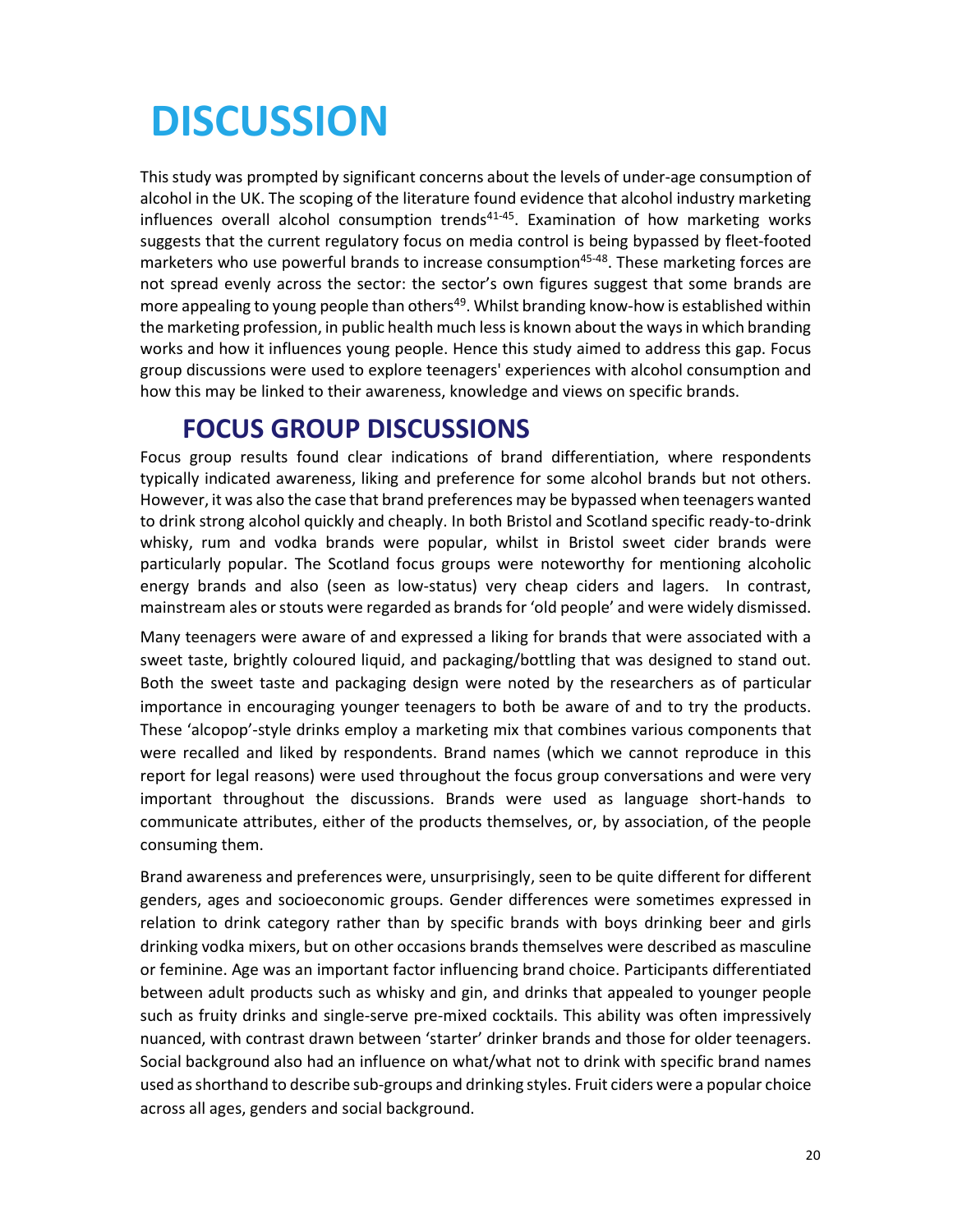When considering the alcoholic drinks recommended for scrutiny (a cheap tonic wine, a grape wine and an alcoholic energy drink) by the participants, it is perhaps significant that all were not only seen to be potent, high strength products sold at a low price, but were also implicitly seen to be exclusive under-age products. It is noteworthy that whilst participants recommended these three brands as requiring particular attention, none reported regularly consuming these products. Given their apparent sub-group status, an alternative recruitment strategy would be required to better understand their value to and use by young consumers. Although participants didn't recommend vodka for scrutiny, through the discussions vodka emerged as a popular drink to be consumed by young people. It was associated with getting drunk quickly causing short-term health harms.

Given that the effects of alcohol brand marketing on our respondents were clearly and consistently on show throughout the group discussions, it is unsurprising that public health bodies have called for more stringent regulation. However, there has been little research on brand-specific legislation, in other words ways to identify which brands are causing harm and penalise the companies that own these harmful brands. This gap was explored in the second phase of this work.

#### **STRENGTHS AND LIMITATIONS**

This study has begun to fill specific gaps in the evidence base on teenage drinking and ways of combating potential harm. While other studies have found that alcohol marketing as a whole appears to be influencing teenagers<sup>50</sup>, and studies in tobacco marketing found brand effects<sup>51</sup>, to date there is no research that we are aware of in the UK that has examined the differential effects of alcohol brands on teenagers.

The study was however subject to resource and time constraints, and so we propose further work to bring these findings to population scale and to further develop the logic models. A large scale longitudinal cohort study could gather causal evidence of the link between the marketing of certain brands and subsequent brand-specific consumption of alcohol by young teenagers. This evidence could be used to inform the design of population level 'brand control' interventions - including new regulatory ideas such as Performance Based Regulation - to address alcohol marketing, with these intervention ideas tested with academics and public policy specialists, and the general public.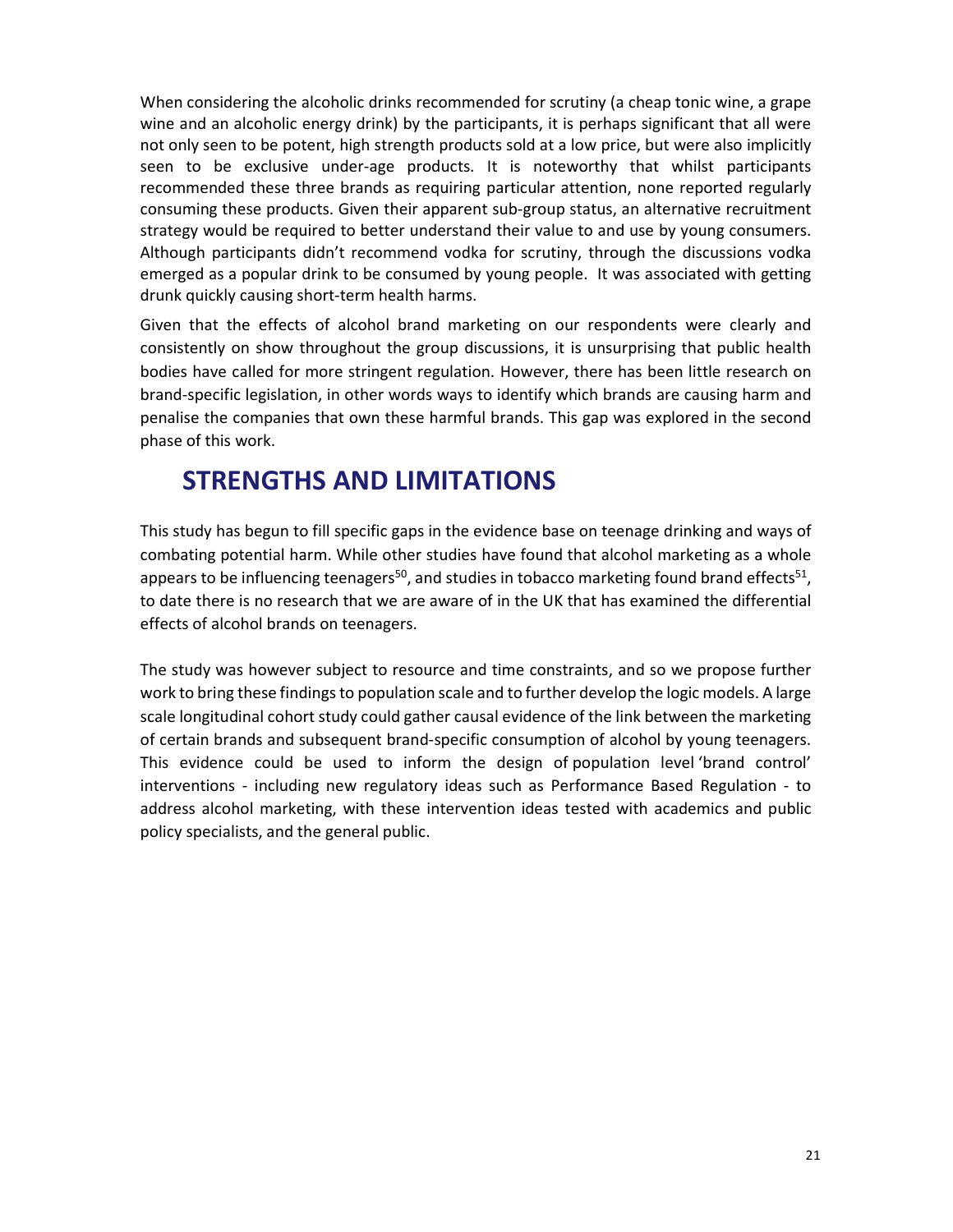## **APPENDICES**

#### **APPENDIX 1: UNPROMPTED AND PROMPTED BRAND RECOGNITION IN BRISTOL**

| 1.  | Absolut vodka          | 31. | Frosty Jack's       | 61. | San Miguel            |
|-----|------------------------|-----|---------------------|-----|-----------------------|
| 2.  | Archers                | 32. | Glen's vodka        | 64. | Smirnoff ice          |
| 3.  | Babycham               | 33. | Gordon's Gin        | 65. | Sourz                 |
| 4.  | <b>Bacardi</b>         | 34. | Grey Goose Vodka    | 66. | Southern Comfort      |
| 5.  | <b>Baileys</b>         | 35. | Guinness            | 67. | Speckled Hen          |
| 6.  | Basic (supermarket)    | 36. | Hardys              | 68. | Stella                |
| 7.  | <b>Becks</b>           | 37. | Harvester           | 69. | <b>Stowford Press</b> |
| 8.  | Blackthorn             | 38. | Heineken            | 70. | Strongbow             |
| 9.  | <b>Blossom Hill</b>    | 39. | Highbridge          | 71. | <b>Tesco Finest</b>   |
| 10. | <b>Bombay Sapphire</b> | 40. | Hobgoblin           | 72. | <b>Tesco Value</b>    |
| 11. | Brewdog                | 41. | Hooch               | 73. | Thatchers             |
| 12. | <b>Brothers</b>        | 42. | Isla Negra          | 74. | <b>Tiger</b>          |
| 13. | <b>Budweiser</b>       | 43. | Jack Daniel's       | 75. | <b>TVX</b>            |
| 14. | <b>Bulmers</b>         | 44. | Jacob's Creek       | 76. | V-Kat                 |
| 15. | Cactus Jacks           | 45. | Jägermeister        | 77. | <b>VK</b>             |
| 16. | Captain Morgan         | 46. | Jameson             | 78. | White Lightning       |
| 17. | Caribbean Twist        | 47. | Jim Beam            | 79. | <b>WKD</b>            |
| 18. | Carling                | 48. | John Smith's        | 80. | <b>Wolf Blass</b>     |
| 19. | Carlsberg              | 49. | Kopparberg          |     |                       |
| 20. | Ciroc                  | 50. | Kronenberg          |     |                       |
| 21. | Corky's                | 51. | Lambrini            |     |                       |
| 22. | Corona                 | 52. | Magners             |     |                       |
| 23. | Courvoisier            | 53. | Malibu              |     |                       |
| 24. | Crofter's cider        | 54. | Natch               |     |                       |
| 25. | Crumpton Oaks cider    | 55. | Pernod              |     |                       |
| 26. | Desperados             | 56. | Peroni              |     |                       |
| 27. | Disaronno              | 57. | Rattlesnake         |     |                       |
| 28. | <b>Echo Falls</b>      | 58. | <b>Red Stripe</b>   |     |                       |
| 29. | <b>Famous Grouse</b>   | 59. | <b>Russian Bear</b> |     |                       |
| 30. | Foster's               | 60. | Russian Standard    |     |                       |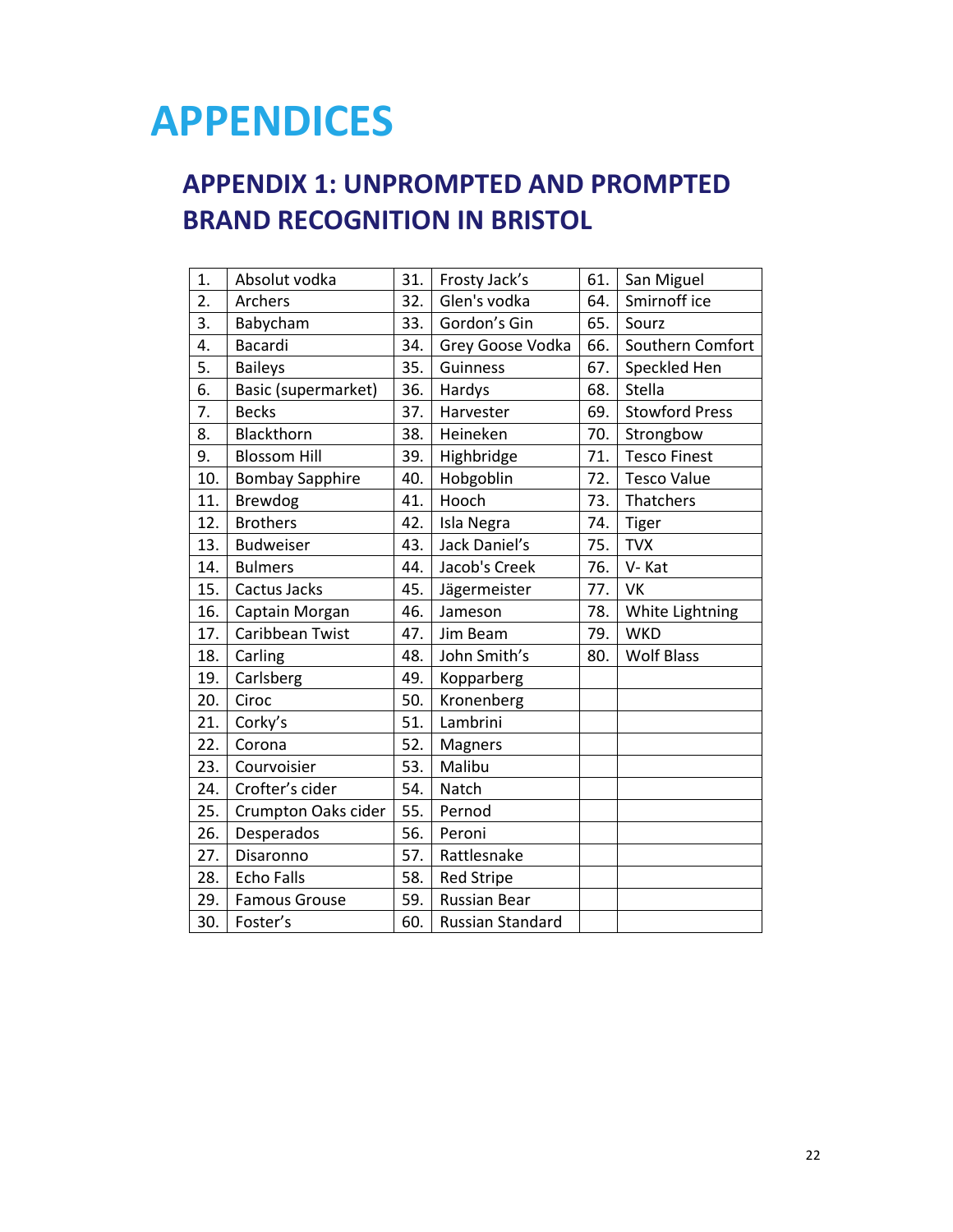#### **REFERENCES**

- 1. Parkin DM. 3. Cancers attributable to consumption of alcohol in the UK in 2010. British Journal of Cancer. 2011;105(Suppl 2):S14-S8.
- 2. Bagnardi V, Rota M, Botteri E, Tramacere I, Islami F, Fedirko V, et al. Alcohol consumption and sitespecific cancer risk: a comprehensive dose–response meta-analysis. British Journal of Cancer. 2015.
- 3. Praud D, Rota M, Rehm J, Shield K, Zatoński W, Hashibe M, et al. Cancer incidence and mortality attributable to alcohol consumption. International Journal of Cancer. 2016:138(6):1380-7.
- 4. Angus C, Holmes J, Pryce R, Meier P, Brennan A. Alcohol and cancer trends: Intervention Studies. University of Sheffield and Cancer Research UK, 2016.
- 5. Organisation for Economic Co-operation and Development (OECD) (2015) Tackling Harmful Alcohol Use. Country note - United Kingdom. (2015) https://www.oecd.org/unitedkingdom/Tackling-Harmful-Alcohol-Use-United-Kingdom-en.pdf
- 6. World Health Organisation Europe (2015) Growing up unequal: gender and socioeconomic differences in young people's health and well-being. Health Behaviour in School-aged Children (HBSC) study: International report from the 2013/2014 survey.
- 7. Scott, S. and Kaner, E. (2014) Alcohol and public health: heavy drinking is a heavy price to pay for populations. Journal of Public Health, 36(3): 396–398.
- 8. Gordon, R., MacKintosh, A.M., Moodie, C. (2010) The impact of alcohol marketing on youth drinking behaviour: a two stage cohort study. *Alcohol and Alcoholism,* 45: 470–80.
- 9. Anderson, P., De Bruijn, A., Angus, K., Gordon, R. and Hastings, G. (2009) Impact of alcohol advertising and media exposure on adolescent alcohol use: a systematic review of longitudinal studies. *Alcohol and Alcoholism,* 44: 229–43.
- 10. Lin E.Y., Caswell S., You R.Q. and Huckle, T. (2012) Engagement with alcohol marketing and early brand allegiance in relation to early years of drinking. *Addict Res Theory,* 20: 329–38.
- 11. World Health Organization (2014) *Global status report on alcohol and health.*
- 12. World Health Organization (2014) [as n.11 above].
- 13. Parkin (2011) [as n.1 above].
- 14. Praud et al. (2015) [as n.3 above]
- 15. Angus et al. (2016) [as n.4 above].
- 16. Donaldson, L. (2009) *Guidance on the consumption of alcohol by children and young people*. Department for Heath. UK.
- 17. Murgraff, V., Parrott, A. and Bennett, P. (1999) Risky single-occasion drinking amongst young people definition, correlates, policy, and intervention: a board overview of research findings. *Alcohol and Alcoholism*, 34(1): 3–14.
- 18. Windle, M., Spear, L., Fuligni, A., et al. (2009) Transitions into underage and problem drinking summary of developmental processes and mechanisms: ages 10–15. *Alcohol Res Health*, 32(1): 30–40.
- 19. Brown, S., McGue, M., Maggs, J. et al. (2009) Underage alcohol use summary of developmental processes and mechanisms: ages 16–20. *Alcohol Res Health*, 32(1): 41–52.
- 20. Organisation for Economic Co-operation and Development (OECD) (2016) *Health at a Glance: Europe 2016.* OECD http://www.oecd-ilibrary.org/social-issues-migration-health/health-at-a-glance-europe-2016\_9789264265592-en
- 21. World Health Organisation Europe (2015) [as n.6 above]
- 22. OECD (2016). [as n.20 above]
- 23. Office for National Statistics (ONS) (2017) Adult drinking habits in Great Britain: 2005 to 2016. ONS.https://www.ons.gov.uk/peoplepopulationandcommunity/healthandsocialcare/drugusealcoholan dsmoking/bulletins/opinionsandlifestylesurveyadultdrinkinghabitsingreatbritain/2005to2016
- 24. Health and Social Care Information Centre (HSCIC) (2015) *Smoking, drinking and drug use among young people in England, 2014*. Health and Social Care Information Centre. http://content.digital.nhs.uk/catalogue/PUB17879/smok-drin-drug-youn-peop-eng-2014-rep.pdf
- 25. Weitz, B. and Wensley, R. (2002) The Handbook of Marketing. Sage. US. (p287).
- 26. Scott and Kaner (2014) [as n.7 above]
- 27. Gordon et al. (2010) [as n.8 above]
- 28. Lin et al. (2012) [as n.10 above]
- 29. Anderson et al. (2009) [as n.9 above]
- 30. McClure, A.C. et al. (2009) Alcohol-branded merchandise and its association with drinking attitudes and